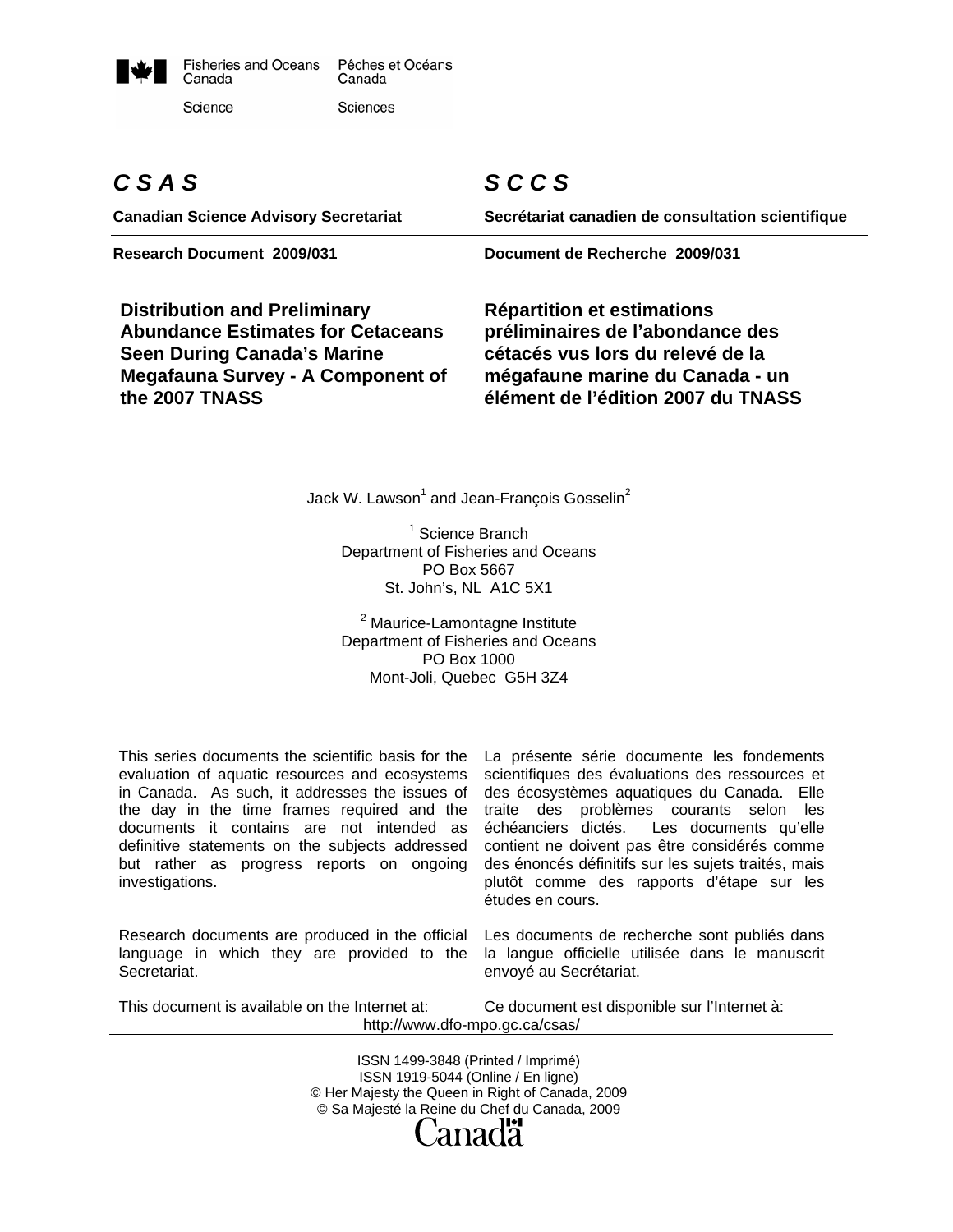# TABLE OF CONTENTS / TABLE DES MATIÈRES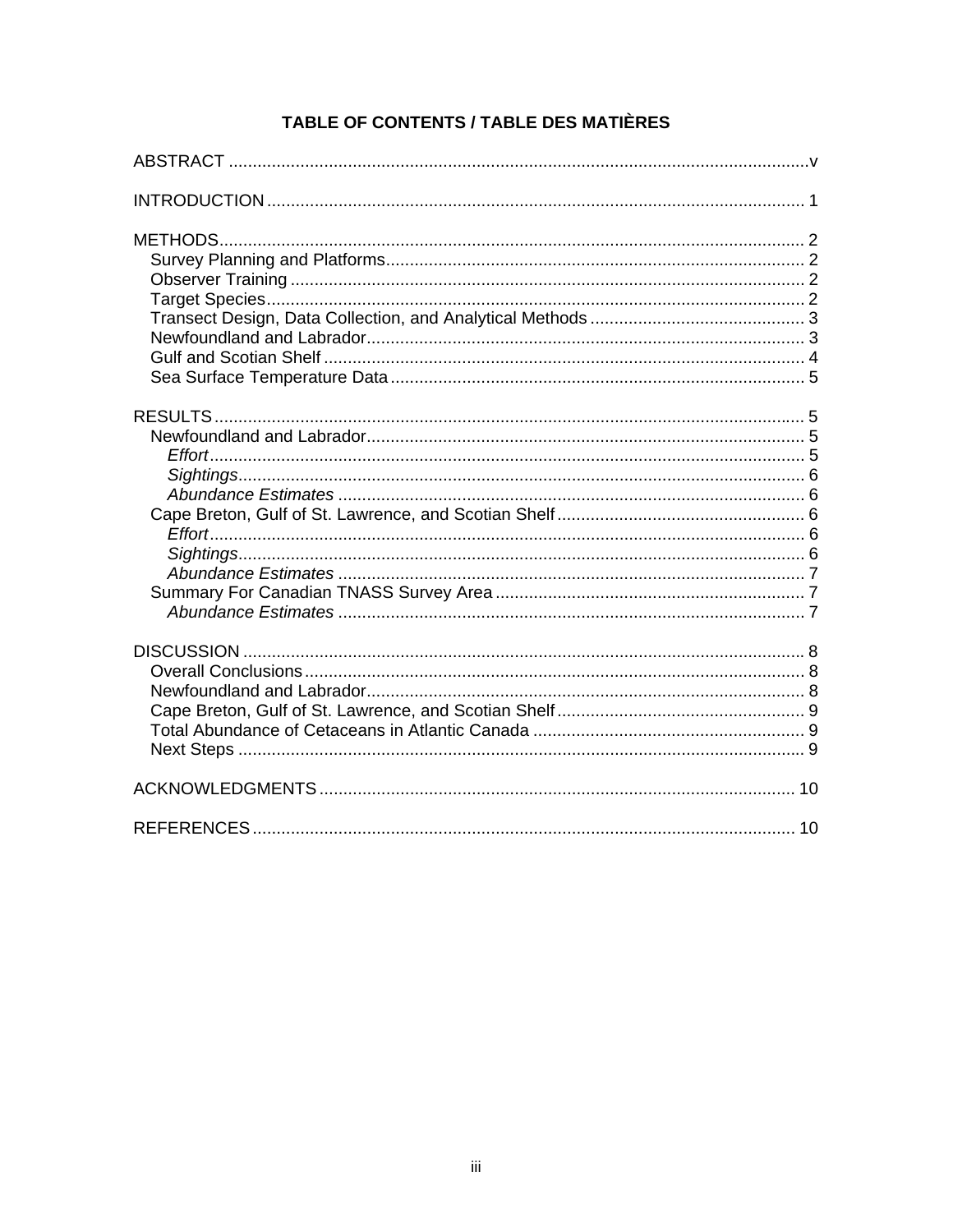#### **Correct citation for this publication:**

Lawson. J.W., and Gosselin, J.-F. 2009. Distribution and preliminary abundance estimates for cetaceans seen during Canada's marine megafauna survey - A component of the 2007 TNASS. DFO Can. Sci. Advis. Sec. Res. Doc. 2009/031. vi + 28 p.

#### **ABSTRACT**

The Canadian Department of Fisheries and Oceans (DFO) conducted a large-scale aerial survey of marine megafauna in the northwest Atlantic during the summer of 2007. This is the first systematic effort to provide coverage for much of the eastern Canadian seaboard, and the first in more than two decades to survey the continental shelf along the Labrador and Newfoundland coasts for marine mammals, sea turtles, and other species that intermittently reside near the surface. The Canadian survey is a component of the multinational Trans North Atlantic Sightings Survey (TNASS) that extends from the northeastern U.S.A. to the U.K. The Canadian survey included three initiatives that covered different geographic areas: 1) Labrador Shelf and Grand Banks, 2) Gulf of St. Lawrence and 3) Scotian Shelf. Using a deHavilland Twin Otter and two Cessna 337 Skymaster aircraft, and multiple trained observers, we flew transects at altitudes of 183 and 198 m, respectively, to gather data on the distribution and abundance of a variety of marine megafauna at the ocean surface. Using Distance-based analytical techniques, with covariates such as group size, sighting cue, depth, sea state and sea surface temperature (collected in real time from the Twin Otter), we estimated the abundance and distribution of mysticete species such as blue, fin, humpback, and minke whales, as well as large (sperm, pilot and killer whales) and small (white-beaked, common and Atlantic white-sided dolphins, and harbour porpoises) odontocetes, leatherback sea turtles, sunfish, and basking sharks. Here we present the cetacean data, uncorrected for perception and availability biases. The most abundant species was the common dolphin (54,625; 95% CI: 35,179-81,773), with lower numbers of other small cetaceans (e.g., Atlantic white-sided dolphin: 5,796; 95% CI: 2,261-13,088, and harbour porpoise: 4,955; 95% CI: 2,254-8,971). Pilot whales were the most abundant medium-sized species (5,612; 95% CI: 3,020-10,867), while there were an estimated 2,149 humpback (95% CI: 1,347-3,169), and 1,360 fin whales (95% CI: 825-2,241). These abundance estimates are negatively biased due to the lack of correction factors for availability and perception biases. Once corrected, the results will be integrated with concurrent data from other international components of the TNASS to produce the first estimate of abundance in the North Atlantic. These data will greatly improve our understanding of marine populations whose summer home ranges extend across international boundaries and improve our ability to provide advice for these species within Canada.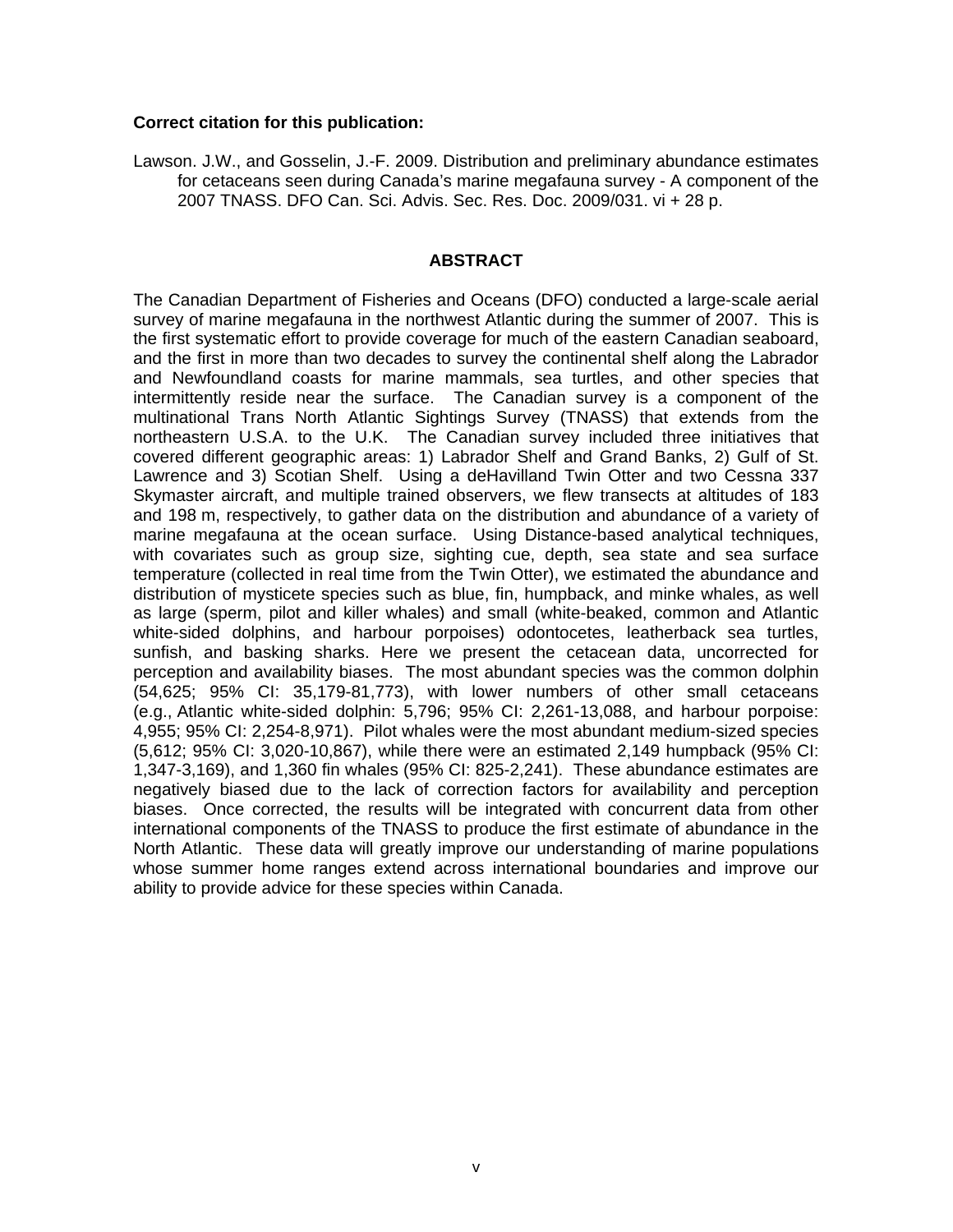# **RÉSUMÉ**

Le ministère des Pêches et des Océans (MPO) du Canada a effectué au courant de l'été 2007 un relevé aérien à grande échelle de la mégafaune marine dans le nord-ouest de l'Atlantique. Il s'agit du premier travail systématique en vue de couvrir une grande partie du littoral maritime de l'est du Canada. Il s'agit aussi du premier relevé de la plateforme continentale le long des côtes de Terre-Neuve-et-Labrador qui est effectué depuis plus de deux décennies en ce qui concerne les mammifères marins, les tortues de mer et les autres espèces qui résident de façon intermittente près de la surface. Le relevé canadien constitue un élément du Trans North Atlantic Sightings Survey (TNASS) multinational qui s'étend du nord-est des États-Unis jusqu'au Royaume-Uni. Le relevé canadien consistait en trois initiatives qui couvraient diverses régions géographiques : 1) le plateau continental du Labrador et Les Grands Bancs de Terre-Neuve, 2) le golfe du Saint-Laurent, et 3) le plateau néo-écossais. À bord d'un avion deHavilland Twin Otter et de deux avions Cessna 337 Skymaster, accompagnés de plusieurs observateurs formés, nous avons survolé des transects à des altitudes de 183 m et de 198 m, respectivement, afin de recueillir des données sur la répartition et l'abondance de diffèrentes espèces de la mégafaune marine à la surface de l'océan. Par des techniques d'analyse fondées sur la distance, avec des covariables comme la taille des groupes, l'objet détecté, la profondeur, l'état de la mer et la température de la surface de la mer (indiquée en temps réel par le Twin Otter), nous avons estimé l'abondance et la répartition des espèces mysticètes comme le rorqual bleu, le rorqual commun, le rorqual à bosse et le petit rorqual, ainsi que des gros odontocètes (grand cachalot, globicéphale et épaulard) et des petits odontocètes (dauphin à nez blanc, dauphin commun, dauphin à flancs blancs et marsouin commun), de la tortue luth, du poisson-lune et du requin-pèlerin. Nous présentons ici les données sur les cétacés, non corrigées pour les biais de détection et de disponibilité. Les espèces les plus abondantes étaient le dauphin commun (54 625; IC de 95 % : 35 179-81 773), avec un nombre moins élevé pour les autres petits cétacés (p. ex., dauphin à flancs blancs : 5 796; IC de 95 % : 2 261-13 088 et marsouin commun : 4 955; IC de 95 % : 2 254-8 971). Les globicéphales étaient l'espèce de taille moyenne la plus abondante (5 612; IC de 95 % : 3 020-10 867), tandis qu'on a estimé à 2 149 le nombre de rorquals à bosse (IC de 95 % : 1 347-3 169) et à 1 360 celui des rorquals communs (IC de 95 % : 825-2 241). Il y a un biais négatif pour ces estimations de l'abondance en raison du manque de facteurs de correction pour les biais de disponibilité et de détection. Une fois corrigés, les résultats seront intégrés avec les données concurrentes provenant des autres éléments internationaux du TNASS afin de donner les premières estimations de l'abondance dans l'Atlantique Nord. Ces données amélioreront considérablement notre compréhension des populations marines dont le domaine vital pendant l'été dépasse les frontières internationales et permettront d'améliorer notre capacité à donner des avis pour ces espèces au Canada.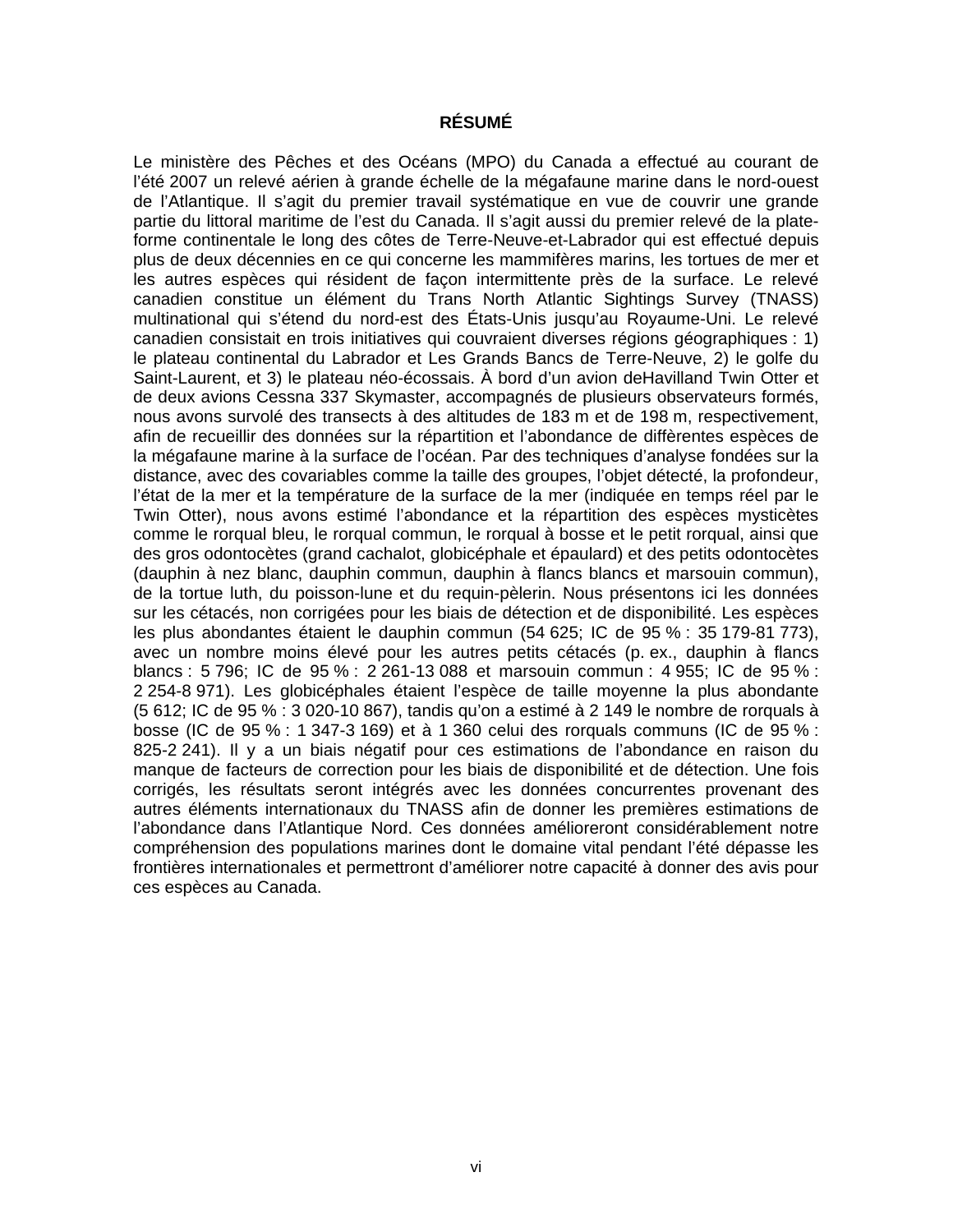#### **INTRODUCTION**

Two of the key types of information needed to assess the status and risks to marine fauna under DFO jurisdiction are reliable measures of abundance and distribution. While DFO has conducted relatively small-scale aerial surveys of nearshore areas in Atlantic Canada (e.g., Gulf of St. Lawrence surveys dating back 10 years (Kingsley and Reeves 1998), and SARCEPfunded aerial surveys in 2002 and 2003), better coverage was needed – particularly in offshore waters and during the time of year when a number of species of interest to DFO (e.g., blue whales, beluga whales, harbour porpoise, and leatherback turtles) should be at their most numerous. For populations with ranges extending over wide areas of the north Atlantic, evaluation of status and resulting management decisions within DFO jurisdictions would also benefit from a more comprehensive and synoptic study extending beyond Canada's borders.

Such an approach has been utilized by a number of European countries to cover much of the central and northeast Atlantic. The North Atlantic Sightings Surveys (NASS) were co-ordinated international surveys carried out using aircraft and vessel platforms (e.g., Sigurjónsson et al. 1991, Buckland et al. 1992). These large-scale surveys were designed to provide updated data for use in the continued monitoring and assessment of the distribution and abundance of whale stocks and other megafauna. NASS surveys were carried out in 1987, 1989, 1995 and 2001, but have suffered a lack of completeness for the north Atlantic area by not having coverage in adjacent Canadian waters.

The discontinuity is all the more striking since the National Marine Fisheries Service (NMFS) in the United States also conducted complementary surveys to the south of Atlantic Canada at the same time as the NASS (e.g., Palka 2000). Further effort to the southeast of the NASS studies in 2007 was a large-scale vessel and aerial survey, the Cetacean Offshore Distribution and Abundance (CODA) survey, of the western European shelf.

The DFO aerial survey yielded new data that will be integrated with the European and American surveys to provide coverage for virtually the entire north Atlantic - in particular the Scotian Shelf and Grand Banks - with data extending far to the north. Canada has been asked a number of times to participate in these multinational surveys and 2007 provided an excellent opportunity to do this. One of the goals of the resultant Trans North Atlantic Sightings Survey (TNASS) is to estimate the abundance of cetacean populations in the entire north Atlantic from survey data collected during the summer of 2007. It will add to the long-term series of international NASS. After the completion of TNASS in 2007, the NASS-TNASS series will have occurred over a time period of 20 years, which provides a realistic opportunity for detecting changes in abundance over time.

As part of the TNASS effort, we conducted aerial surveys to estimate the distribution and abundance of marine megafauna in Atlantic Canadian waters. The study area extended from Cape Chidley, northern Labrador, down to the Scotian Shelf to meet a similar U.S. effort extending north into the Bay of Fundy. The Canadian components of the TNASS provided full coverage of the Atlantic Canadian coast for the first time, covering areas of the eastern coast of Canada that have not been surveyed completely in earlier surveys, or in some cases, at all. This document provides an overview of what was accomplished during the survey, and results for the analyses of cetacean sightings data.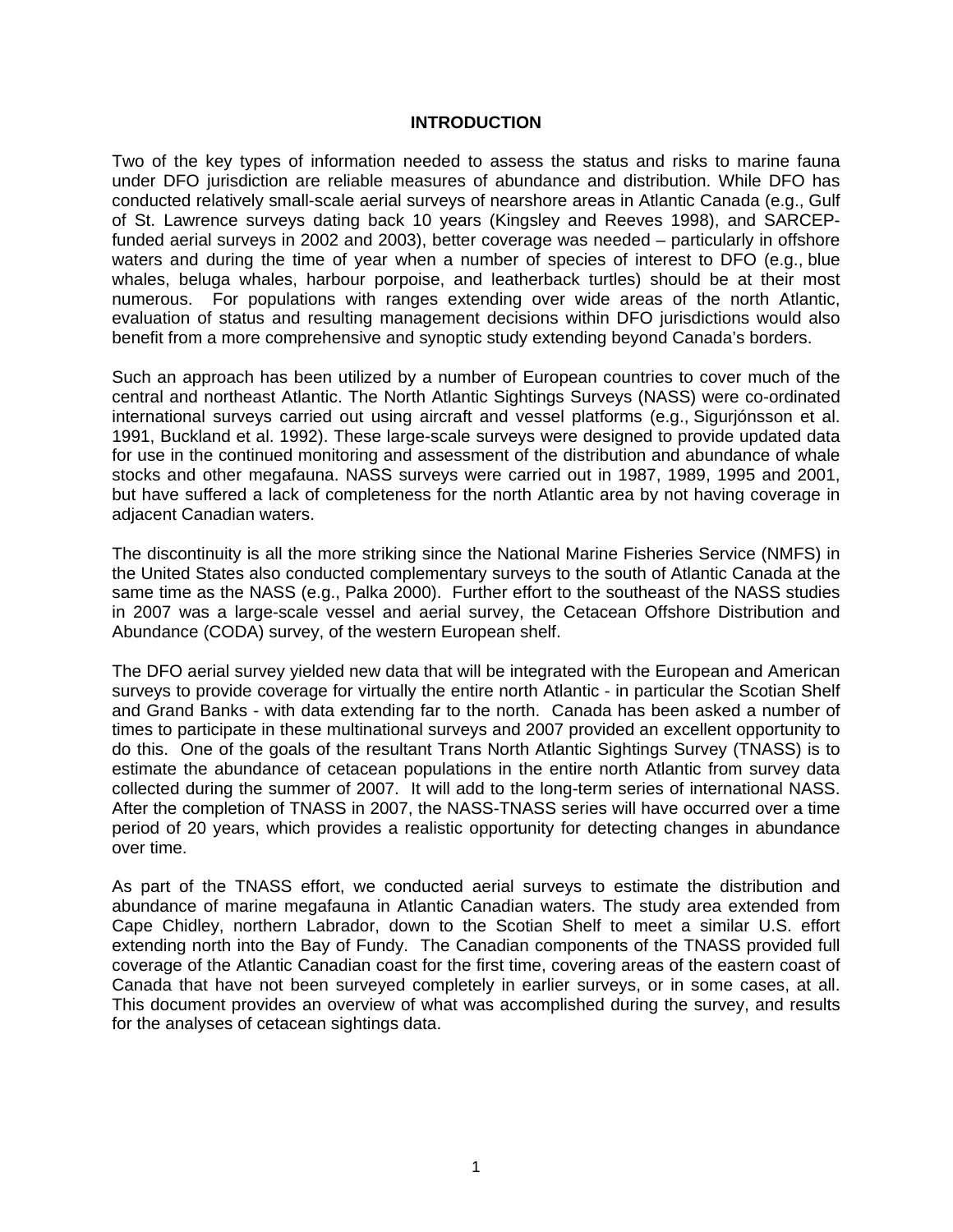### **METHODS**

#### SURVEY PLANNING AND PLATFORMS

The TNASS was planned under the auspices of the Scientific Committee of NAMMCO in a series of several meetings between 2005 and 2007. To maintain consistency with surveys in other areas in the western Atlantic, it was decided that the survey methodology of the Canadian survey would remain as similar as possible to that used previously in Canada, and the adjacent U.S. NOAA survey area (e.g., Palka 2005).

For logistical reasons, aircraft used and observer arrangements differed between the Newfoundland and Labrador (NL), Cape Breton (CB), Gulf of St. Lawrence (Gulf), and Scotian Shelf (SS) survey areas. A single DeHavilland DH-6 Twin Otter 300 was used in the NL survey, while two Cessna Skymaster 337s, were flown simultaneously in the CB, Gulf, and SS surveys.

The Otter had two forward bubble side windows immediately behind the cockpit bulkhead, plus a bubble door window on the right rear. Observers were acoustically and visually isolated from each other, with the fourth DFO team member acting as navigator and data recorder in an intermediate position with control over what audio channel each observer could hear. The Skymasters had one observer at the left rear bubble window, a second in the right front seat next to the pilot that was also acting as a navigator. Both types of aircraft had twin engines and high-wings, with the Skymaster having retractable landing gear.

#### OBSERVER TRAINING

All observers were highly-experienced, and had participated in training and practice aerial and shipboard surveys prior to the TNASS effort. The pilots in each aircraft were also experienced in operations at low altitudes and over water.

The NL survey flight crew was trained the previous fall and spring during preliminary flight trials around Newfoundland using the Twin Otter aircraft and planned survey equipment. The observers were able to fly for several days during each trial using the planned survey protocols, and improvements to the methodology resulted (e.g., during the TNASS each observer had a USB keypad to trigger automatic entry of a sighting record on the data recorder's laptop computer). The Skymaster teams consisted of two observers, including one in each plane that had previous experience gained during beluga surveys using the same aircraft and methodology. Both teams conducted a single day of flight familiarization prior to the TNASS effort by conducting 700 km of survey effort in the estuary of the St. Lawrence River as part of a beluga whale survey.

# TARGET SPECIES

All aquatic megafauna species encountered were recorded, although in the NL survey area pinnipeds sightings were rarely recorded as they were infrequent, and their abundance had been estimated previously using other means by DFO. Sightings of marine megafauna included whales, dolphins, porpoises, seals, sea turtles, large sharks, tuna, and other species. In this paper we present the results for cetaceans only.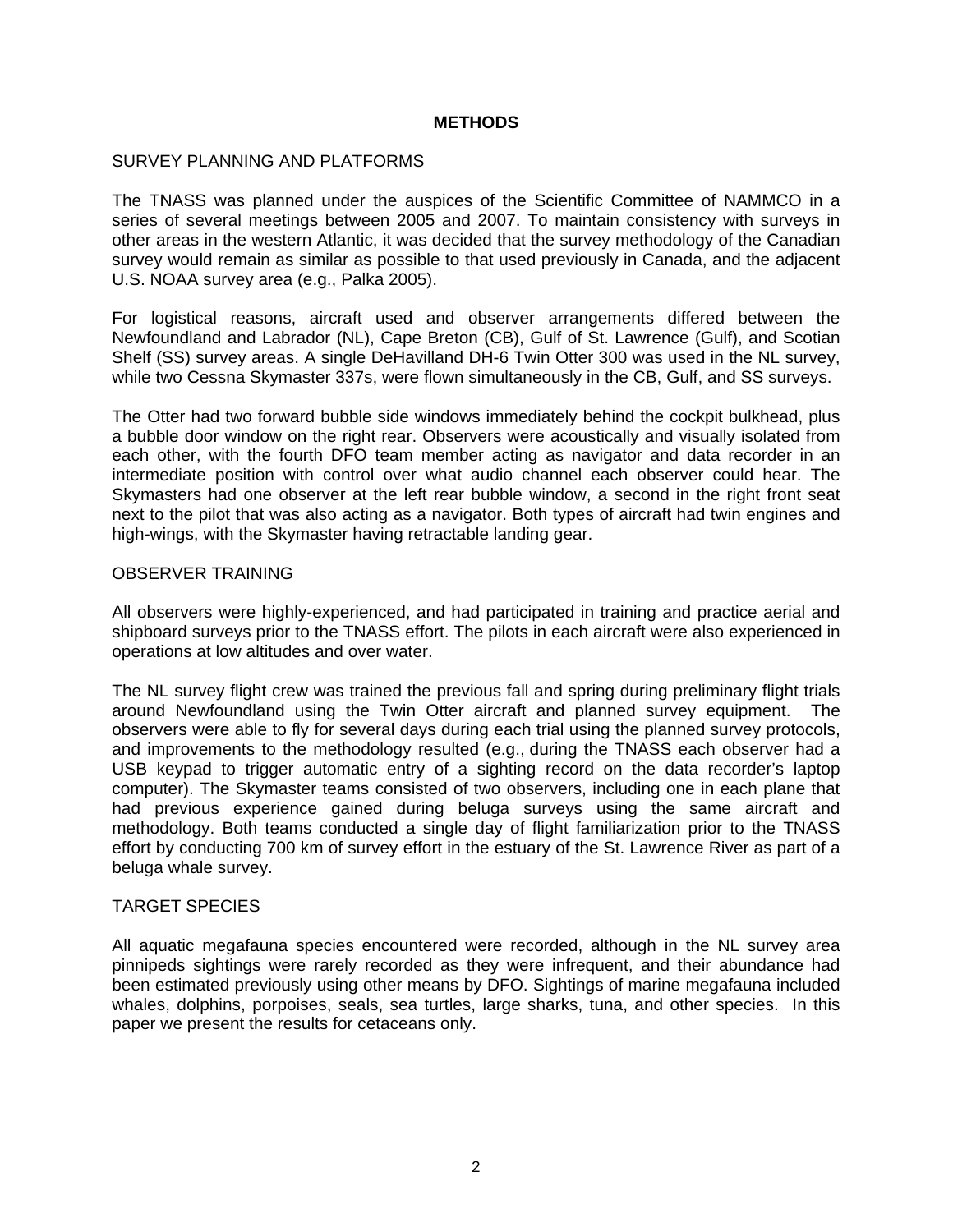# TRANSECT DESIGN, DATA COLLECTION, AND ANALYTICAL METHODS

The abundance of marine megafauna in Newfoundland and Labrador was estimated for three different strata extending out to the edge of the continental shelf: the south coast, the east and north coasts of Newfoundland, and Labrador (Fig. 1). Using the boundaries of the desired survey strata and the survey effort to be apportioned to each, the Distance programme (Distance 5.0 Release 2; Thomas et al. 2006) was used to design a line transect survey in which the transects were oriented across bathymetry gradients. Greater effort was allocated to the southern stratum of the NL survey since higher densities were recorded during previous aerial surveys of this area (Lawson and Gosselin 2003; Lawson unpubl. data).

The NL portion of the TNASS was conducted in an equal-angle, zigzag pattern<sup>1</sup>, with no spatial overlap with the TNASS components of Cape Breton, the Gulf of St. Lawrence, and the Scotian Shelf, discussed below (Fig. 1). The Otter aircraft completed 23,361 km of on-effort trackline. The observers noted weather conditions (sea state, glare from the sun, cloud cover) and sightings of marine megafauna. These sightings were recorded using a specialized software programme (VOR) operated by a fourth observer acting as data recorder and navigator. Observers rotated positions at the ends of transect lines, or at proximately 30-min intervals during approximately half of the long transects. The Twin Otter flew at an altitude of 183 m (600 ft), as determined with a radar altimeter aboard the aircraft, and monitored by the flight crew and the DFO navigator, and groundspeed of 204 km/h (110 kt). Aircraft position, obtained from a GPS receiver, was recorded automatically every 2 s. The distance of each sighting from the trackline was derived using angle measurements from an inclinometer (Suunto) when the sighting locations of individuals or groups were passing abeam.

Around Cape Breton, in the Gulf of St. Lawrence, and on the Scotian Shelf the survey transects were arranged in parallel (Figs. 1 and 2). Stratification was based on the areas where concentrations of marine mammals had been detected in previous surveys and so that these areas could be covered in the shortest time period. Lines in the St. Lawrence estuary (SLE) from Rimouski to Île-aux-Coudres were 4 nmi apart and perpendicular to the main axis of the estuary, similar to previous visual surveys for belugas in the area. All remaining lines were 10 nmi apart and arranged to be generally perpendicular to the isobaths (Fig. 2). The design had a total of 23,443 km of lines, including 9,111 km over the Scotian Shelf. The two Skymaster aircraft flew alternating lines of the systematic design, except in the SLE where they flew the same transects in an in-line configuration, separated by 0.5-7.8 km (9 s to 2.4 min flying time). Two observers recorded conditions (sea state, glare intensity from the sun, subjective visibility) and sightings on audio tape recorders. Aircraft flew at a target altitude of 198 m (650 ft) and airspeed of 185 km/h (100 kt). Aircraft position and altitude from the GPS was recorded every 10 sec with electronic map software (Fugawi). The GPS altitude output was used in the estimation of the perpendicular distance (note: average difference between GPS altitude reading in the aircraft and actual airport elevation was 1.7 m (n=637, SD=7.4 m, max=36.7 m). Distance of sightings from the trackline was derived using angle measurements from an inclinometer (Suunto) as individuals or groups were passing abeam.

# NEWFOUNDLAND AND LABRADOR

Line transect density and abundance analyses were completed using the programme Distance 5.0 (Thomas et al*.* 2006). Distant sighting outliers were right-truncated using the approach

 1 This design was modified in two locations on the Labrador coast to accommodate range limitations of the Twin Otter aircraft.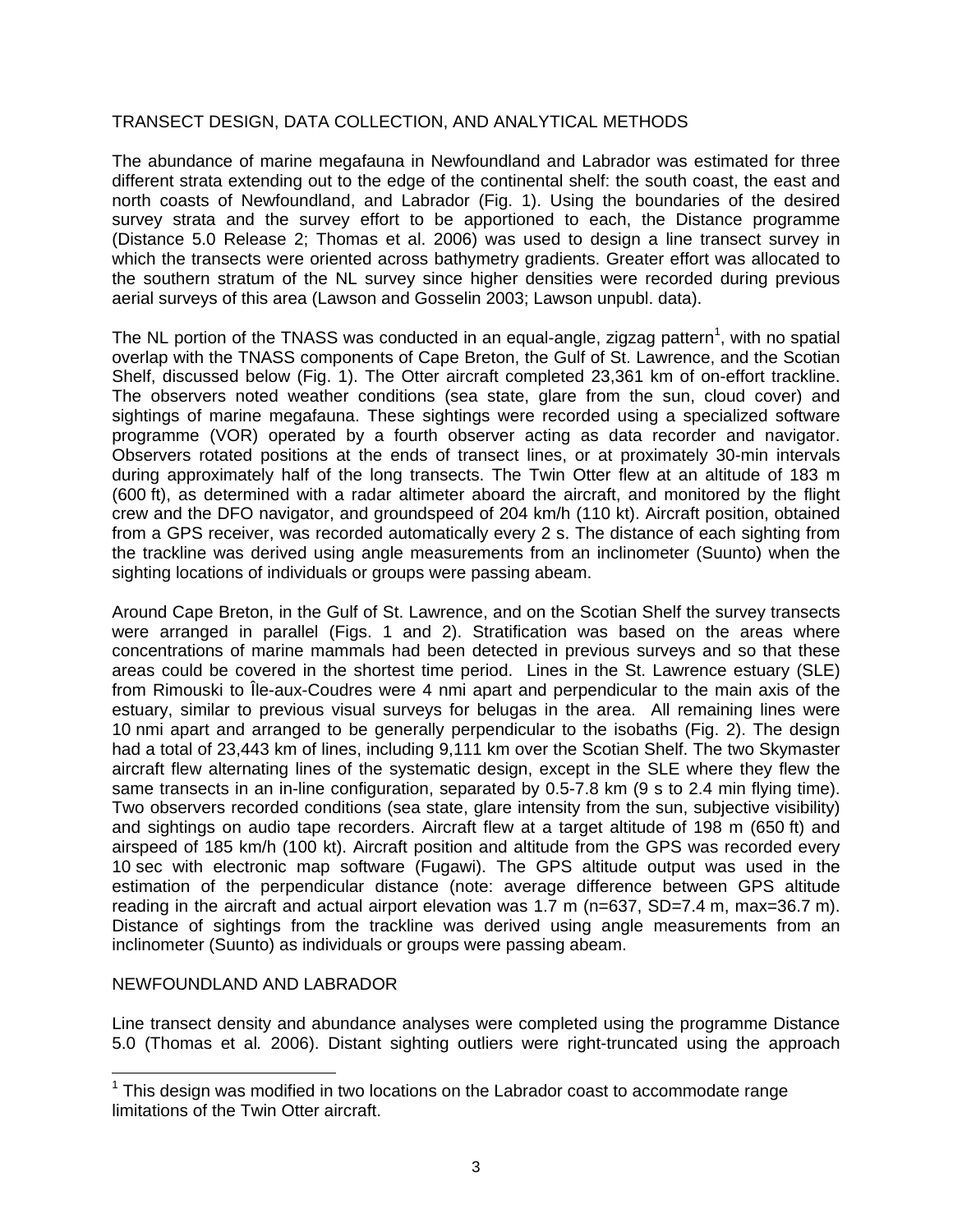recommended in Buckland et al. (2001) whereby approximately 15% of the most distant sightings were omitted from further analyses. Model selection and inclusion of covariates followed the stepwise procedure of Marques and Buckland (2003). The detection function was fitted a) without considering model covariates to investigate sighting distance variation and other data qualities, and b) considering model covariates such as stratum, weather conditions, observer, and sighting cue. Half-normal, hazard-rate, or uniform models without adjustment terms were fitted to the truncated distribution of sightings for each species or species groups and the best model was selected using AICc. Using the best key function from the global distribution of pooled sightings for a given species or group of species, we examined the effect of sea surface temperature, water depth, group size, observers (four levels), and three variables of conditions that are correlated and therefore examined separately  $\{i.e.,\}$  sea state (Beaufort = 0 to 4 in 0.2 increments), glare intensity (none; light; moderate; severe), sightability (poor, moderate, good, excellent)} as covariates for deriving the best detection function (Buckland et al. 2004, Marques and Buckland 2003, Marques et al. 2007). The three variables of sea state, glare intensity, and visibility are correlated and therefore were never combined in a model. The overall density in the northeastern and southern survey areas was estimated as the mean density of the strata weighted by stratum area. The density and abundance indices, variance, and confidence intervals were estimated empirically when the key function was the selected model and using bootstrapping when a model with covariate was selected.

#### GULF AND SCOTIAN SHELF

The probability of detection under the plane and near the trackline is limited by the position of the observers and the window's lower edge. The overall distribution of perpendicular distances was examined and the closest perpendicular distance showing a marked increase in frequency of detected sighting was chosen as the close truncation distance for the estimation of the detection function (i.e., left truncation). The truncation to the distant end of the distribution of perpendicular distances (i.e., right truncation) was limited to distant outliers. The distance of the outermost sighting kept for detection function estimation rounded up to the nearest meter was used as the value for right truncation (*w*). Model selection and inclusion of covariates followed the stepwise procedure of Marques and Buckland (2003). Half-normal or hazard-rate models without adjustment terms were fitted to the truncated distribution of ungrouped perpendicular distances of sightings for each species or species groups and the model with the lowest AICc was selected as key function. Using the selected key function, we examined, as the next step, if AICc could be reduced further by the addition of one of the following covariates: group size, observers (four levels), planes (two levels), sea state (Beaufort  $= 0$  to 4), glare intensity (none; unlikely reducing visibility; likely reducing visibility; intense) and visibility (excellent; good, fair; reduced). If AICc was reduced by the addition of the covariate, less than 5% of the estimated probabilities of detection of sightings were less than 0.2 and none were less than 0.1, then the model with the additional covariate was retained. Models with additional covariates were selected in subsequent steps if the addition of a covariate further reduced AICc and if the conditions of estimated probabilities of detection of sightings were respected. The three variables of sea state, glare intensity, and visibility are correlated and therefore were never combined in a model.

The group size of sightings for each species in each geographic stratum was estimated using the size bias regression method of the natural logarithm of group size [i.e.,ln(*s*)] against the detection function value [*g(x)*], or using the mean cluster size when the regression was not significant (*p*>0.15). In the St. Lawrence estuary where each transect was surveyed by the two airplanes within minutes from each other, the encounter rate was estimated using the addition of the counts of the two planes on twice the transect length. This facilitated maintaining the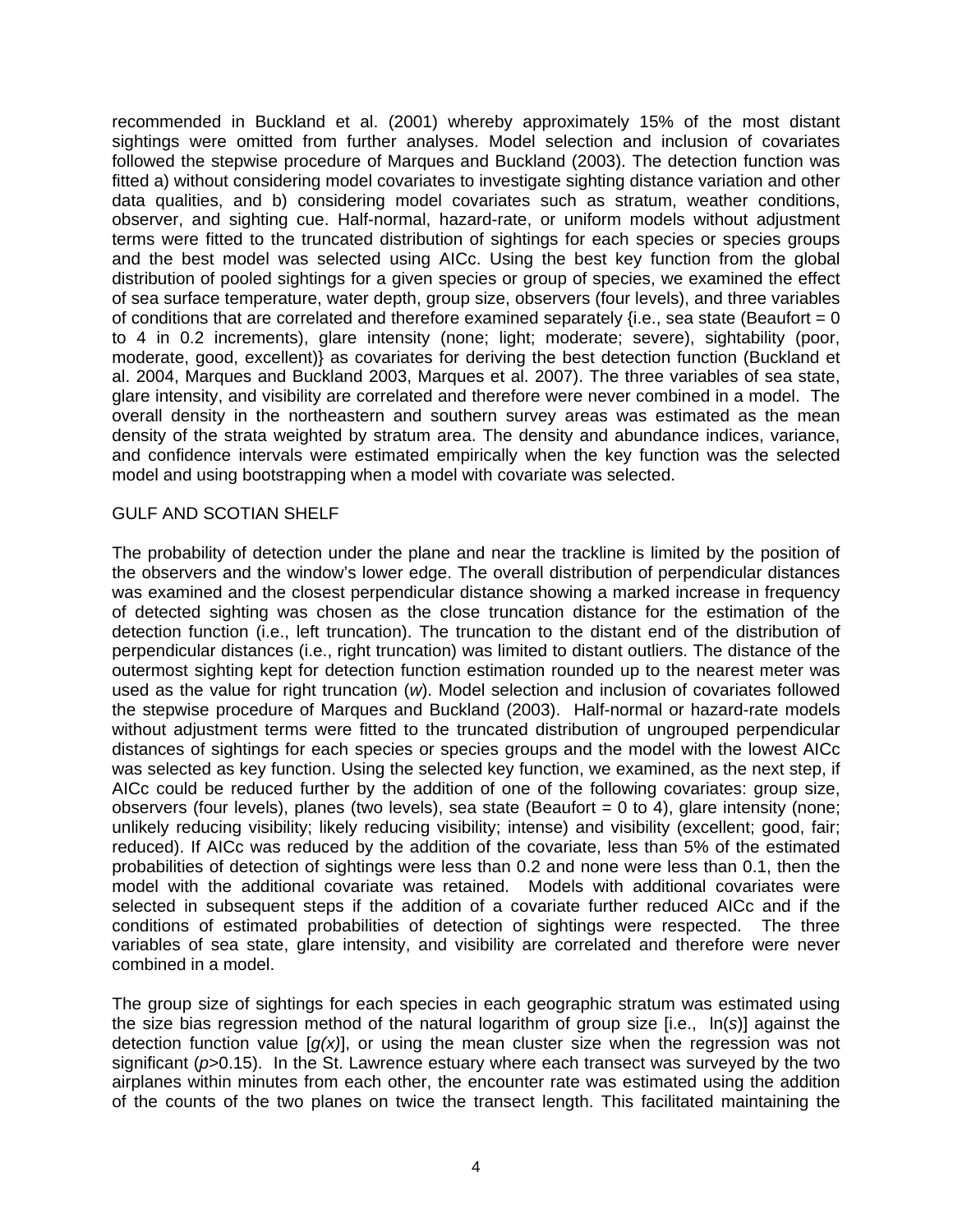transect, and not the passage of each plane, as the sampling unit. The overall density in the Gulf and on the Scotian Shelf was estimated as the mean density of strata weighted by stratum area. The density and abundance indices, variance and confidence interval were estimated empirically when the key function was the selected model and using bootstrapping when a model with covariate was selected.

On the final day of the survey, all three aircraft flew in an in-line formation along a pair of transects on the south coast of Newfoundland. The two Skymaster aircraft followed the Twin Otter along the lines as closely as possible (within a kilometre) and at their previous survey altitudes. Observers recorded sightings as they had during the surveys and these data were compared in an effort to investigate whether there were differences in the detection qualities of the two aircraft types. However, it was difficult to maintain the formation due to crosswinds and wake turbulence from the Otter. It was also difficult for the observers in the Skymasters to estimate declination values due to the increased instability of the Skymasters when following the Otter.

National Oceanographic and Atmospheric Administration (NOAA) personnel conducted concurrent aerial and shipboard surveys as far north as the Canadian side of the Bay of Fundy, but these cetacean abundance estimates are not yet available for inclusion in the results of the Canadian TNASS (D. Palka, NOAA, pers. comm.).

SEA SURFACE TEMPERATURE DATA

An electronic temperature probe mounted in the belly of the Twin Otter aircraft recorded sea surface temperature data into the survey programme every two seconds (with data averaged from samples taken at 300 ms intervals by the probe, and output to the nearest degree C). Sea surface temperature readings ranged between 4°C and 14°C, and were validated against sameday POES satellite data in the NL region of the survey. The temperature probe system was calibrated before and after the survey using a known heat source in the laboratory and found to be within specifications for the device (model IX-6B15RS2, Linear Laboratories).

# **RESULTS**

# NEWFOUNDLAND AND LABRADOR

*Effort* 

Most of the planned transect lines were flown (realized coverage was 84% of the original planned amount; Tables 1 and 2), and most in good to very good sea states and sightability conditions (Fig. 1), with effort conducted from 17 July to 24 August, 2007. During the survey, several modifications to the Distance-based survey design were required for logistical purposes. Primarily, we had to reduce survey coverage in several areas off the Labrador coast and off the Newfoundland southeast coast due to range limitations of the aircraft. Transect lines were redrawn to maximize coverage while staying within operational limits. For example, the northsouth orientation of the southeast coast offshore transects was changed to west-east to allow the team to cover more of the offshore areas than originally planned while on effort, rather than transiting off-effort.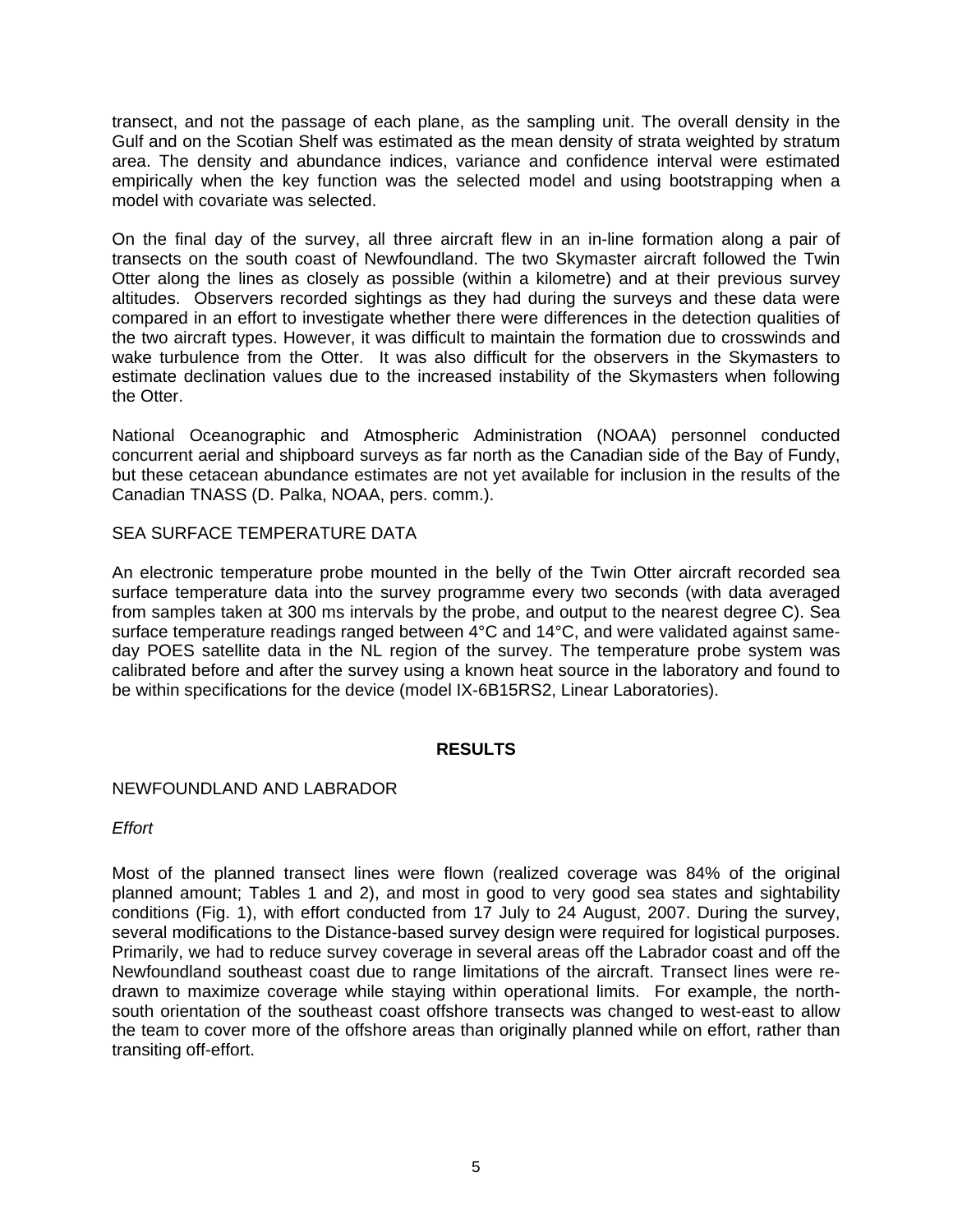# *Sightings*

While on effort, we recorded 710 non-replicate sightings of 18 species totalling almost 4,000 individual animals (Tables 3 and 4; Fig. 1). Of these, most (n=584 sightings; n=3,691 individuals) were cetaceans. The most commonly-sighted cetacean was the humpback whale, with relatively large numbers of sightings of Atlantic white-sided dolphins, fin whales, and whitebeaked dolphins.

Most sightings, and a higher sighting rate, occurred during the southern stratum of the survey area, with relatively few (n=19 sightings) along the Labrador coast (Tables 3 and 4; Fig. 1). More sightings were made during the latter part of the survey, even when adjusted for the increased effort on the south coast stratum flown towards the end of the survey period.

#### *Abundance Estimates*

Abundance estimates for the most commonly-sighted species in the Newfoundland and Labrador survey strata were obtained with Distance, with truncation and detection functions chosen to minimize AIC values (Table 5, Figs. 3 and 4). Too few sightings were made in the Labrador stratum to obtain reliable abundance estimates. Examination of the distribution of sightings showed that the probability of detection decreased from the trackline, but that sightings were made directly below the aircraft as facilitated by the large bubble windows and the rear bubble door. Thus left truncation was used only in (rare) cases where there was a significant reduction in the proportion of sightings immediately adjacent to the trackline for estimation of detection curves. Right truncation was applied when outlier values were present.

The cetacean most commonly encountered during the NL portion of the survey was the humpback whale with 144 sighting events (Table 3). These provided a combined abundance estimate of 1,427 (95% CI: 952-2,140; Table 6). Minke whales, with a combined abundance estimate of 1,315 (95% CI: 855-2,046), were sighted in all of the NL strata. No obvious mothercalf pairs were seen amongst the 53 minke whales encountered, as most were seen alone. Fin whales, with a combined abundance estimate of 890 (95% CI: 551-1,435), were sighted in the all of the NL strata as well. Only two mother-calf pairs were seen amongst the 98 fin whales encountered. Relatively few small cetaceans were sighted in the NL strata, despite good sighting conditions and much effort.

# CAPE BRETON, GULF OF ST. LAWRENCE, AND SCOTIAN SHELF

#### *Effort*

Coverage was extremely good over this survey area (Figs. 1 and 2, Tables 1 and 2), with effort conducted from 21 July to 23 August, 2007. All of the 23,443 km of lines of the design were flown, including 9,111 km over the Scotian Shelf. Most of the lines were also surveyed in good to very good sea states and sightability conditions (average recorded Beaufort of 1.8).

# *Sightings*

The two Skymaster teams reported more than 1,706 sightings, of 28 identified species, including 20 species of cetaceans and three species of seals. The Scotian Shelf evidenced a higher diversity (27 species) and higher encounter rate (0.13 sighting/km) than the Gulf (16 species, 0.04 sightings/km). The St. Lawrence estuary is the only stratum within the Gulf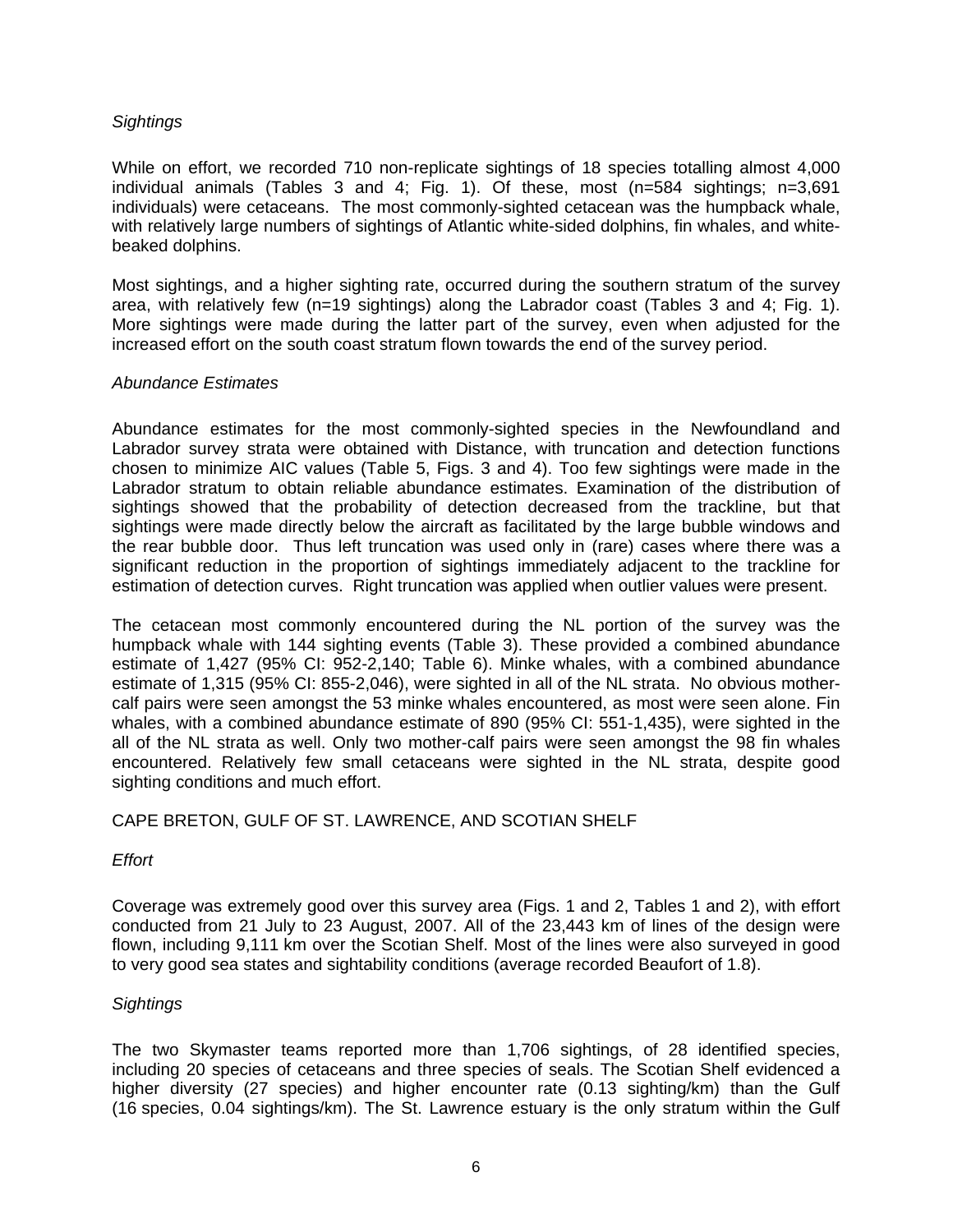that provided a higher encounter rate value (0.14 sightings/km) than the Scotian Shelf, primarily due to the presence of belugas (0.13 sighting/km). In this document, detailed abundance results are only presented for the 20 species of cetaceans (Tables 7 and 8).

# *Abundance Estimates*

Examination of the overall distribution of sightings showed that the probability of detection increased rapidly 70 m away from the trackline, then remained stable and decreased further away (e.g., Fig. 5). This value was used as the left truncation value for estimation of detection curves for all species. Only distant outliers were truncated for each species or species group which provided distant truncation (i.e., right truncation) that varied from 434 m for harbour porpoise (1 sighting) to 2,616 m for beluga (3 sightings). There was no right truncation applied to perpendicular distances of fin whales, humpback whales, and common dolphins.

Estimates of abundance were only presented for species with more than 20 sightings. Results from the fitting of key functions and some covariates providing the lower AICc are presented in Table 9. For seven of the ten species or species group the key function was amongst the three models with the lowest AICc (Table 9).

Common dolphins were the most abundant species with 200 sightings (2,985 individuals) made on the Scotian Shelf and along the outer part of the shelf to provide an abundance of 54,000 (95% CI: 35,000-82,000) without considering availability or perception corrections (Table 10). This is nine times higher than the estimate of 5,729 (95% CI: 3,020-10,867) for pilot whales and ten times the estimate of 5,354 (95% CI: 2,180-8,777) for white sided dolphin the second and third most abundant species of cetaceans in the area. Pilot whales were also detected along the outer part of the shelf, the Laurentian channel and in the Cape Breton through. White-sided dolphins were detected on the Scotian Shelf and in the eastern part of the Gulf, similarly for harbour porpoise that were detected closer to shore on the Scotian Shelf and further west in the Gulf. White-beaked dolphins were sighted north of Sable Island in the Laurentian channel in Cabot Strait but mostly in the Belle Isle Strait. Eight groups of killer whales were all sighted on the Scotian Shelf.

The minke whale was the most abundant rorqual, with an estimated abundance on the Scotian Shelf of 1,526 95% CI: 1,021-2,279). Abundance of fin whales and humpback whales were almost similar on the Scotian Shelf with estimates for the stratum of 442 (95%CI: 255-769) and 434 (95% CI: 366-531), respectively. However, only six fin whales, the same number as blue whales, were detected in the Gulf.

The estimated abundance of beluga whales in the Gulf during this survey was 893 whales (CV=0.24, 95% CI: 520-1,143), derived from the 203 sightings. The beluga was the second most commonly sighted cetacean in the Gulf and Scotian Shelf strata after unknown dolphins (Table 7).

# SUMMARY FOR CANADIAN TNASS SURVEY AREA

#### *Abundance Estimates*

Twenty cetacean species were sighted during the Canadian component of the TNASS, with the most common being dolphins (common dolphin: 53,625 [95% CI: 35,179-81,773], unknown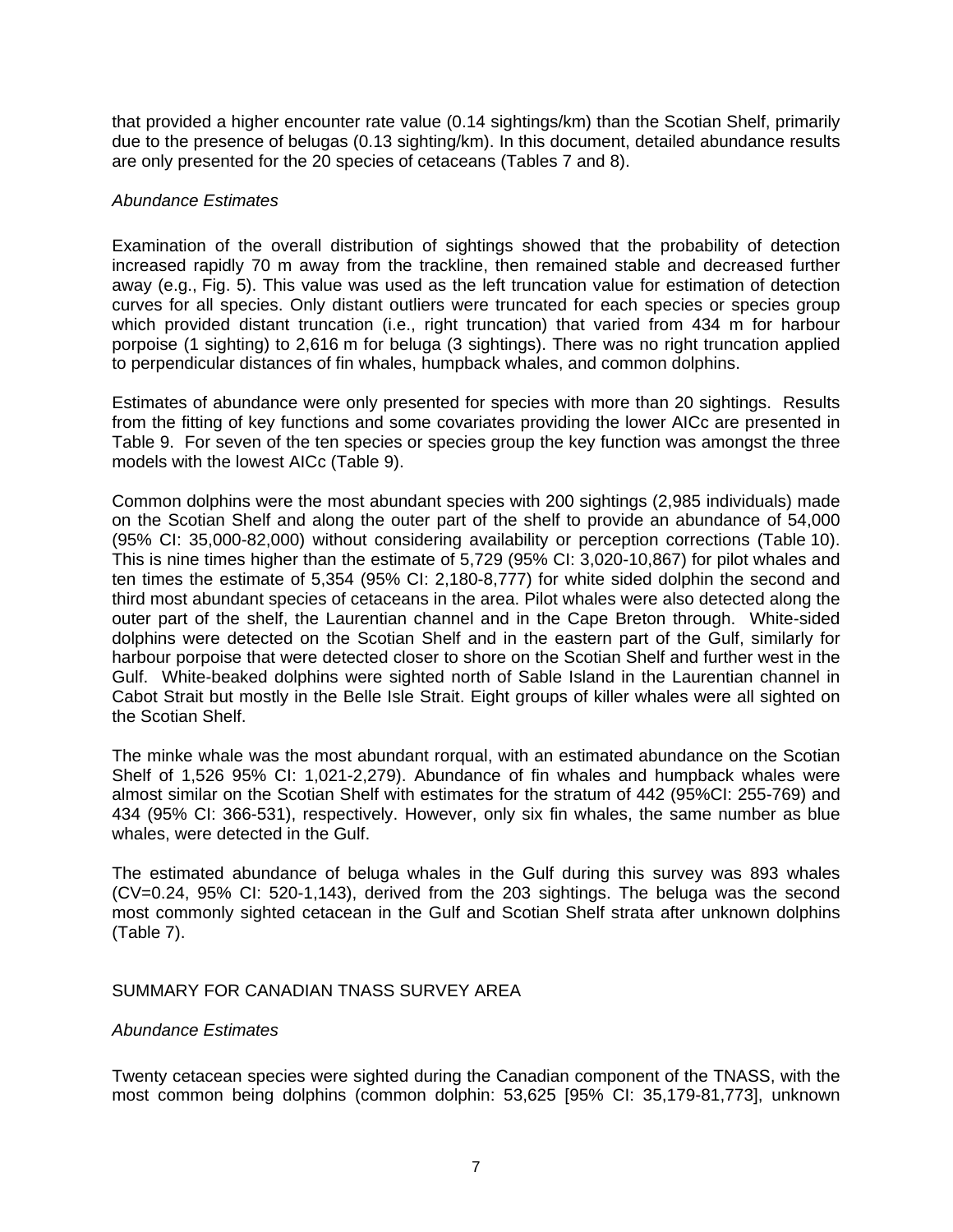dolphin sp.: 34,462 [95% CI: 20,560-57,862], along with 6,134 pilot whales (95% CI: 2,774- 10,573), 3,242 minke whales (95% CI: 2,051-4,845), 2,080 humpback whales (95% CI: 1,337- 3,172), and 1,352 fin whales (95% CI: 821-2,226) (Table 11).

None of these estimates have been corrected for perception or availability biases inherent in aerial survey studies.

### **DISCUSSION**

# OVERALL CONCLUSIONS

The large-scale DFO aerial survey of marine megafauna in the northwest Atlantic in the summer of 2007 was extremely successful from logistical and results perspectives. Since this is the first systematic effort of this extent to provide coverage for much of the eastern Canadian seaboard, this new information will greatly improve our understanding of those marine populations whose summer home ranges extend across the north Atlantic.

The vast survey areas covered in the Canadian portion of the TNASS required multiple survey platforms (Twin Otter and Cessna 337 aircraft), and multiple trained observers, so combining data from all survey effort requires care. In particular, there are platform- and observer-based differences in fauna detectability for which we have partly accounted for during the Distance modelling process.

Twenty cetacean species were sighted in the Canadian portion of the TNASS survey area, with the most common being dolphins, and humpback, minke, fin, and (in the Gulf) beluga whales. Given that the survey conditions were generally good, and species as cryptic as sunfish and sharks were sighted, it is unlikely that we missed sighting any species present in the survey areas.

#### NEWFOUNDLAND AND LABRADOR

The abundance estimates for the smaller cetaceans, such as the common dolphin (n=576) and harbour porpoise (n=1,195), are much lower than those from nearshore surveys carried out in 2002-03 (Lawson and Gosselin 2003). While the current estimates will increase following the application of correction factors for perception and detectability biases, it is likely the estimates will still be lower than previous. At this stage we are not sure why this might be, but it appears (based on reports from fisheries officers, fishermen, and tour boat operators) that marine fauna were later arriving in the survey area than in previous years. For instance, relatively fewer cetaceans were sightings during the early survey effort on the Labrador Shelf, despite very good sighting conditions, than were reported by colleagues working on the south coast of the island at the same time.

Further evidence comes from the fact that more marine mammal sightings were made later in the survey period than initially; this confounding factor was not due to survey locality as fisheries officers, fishermen, and whale watchers reported a later arrival of marine mammals into the Newfoundland and Labrador regions. Such a delayed arrival of animals into the survey area would explain why the number of sightings in the Labrador stratum was lower than observed during previous surveys by DFO and NGOs (e.g., Hay 1982, McLaren et al. 1982, Sergeant 1966). A much earlier report suggested that fin whales did not arrive on the Labrador coast until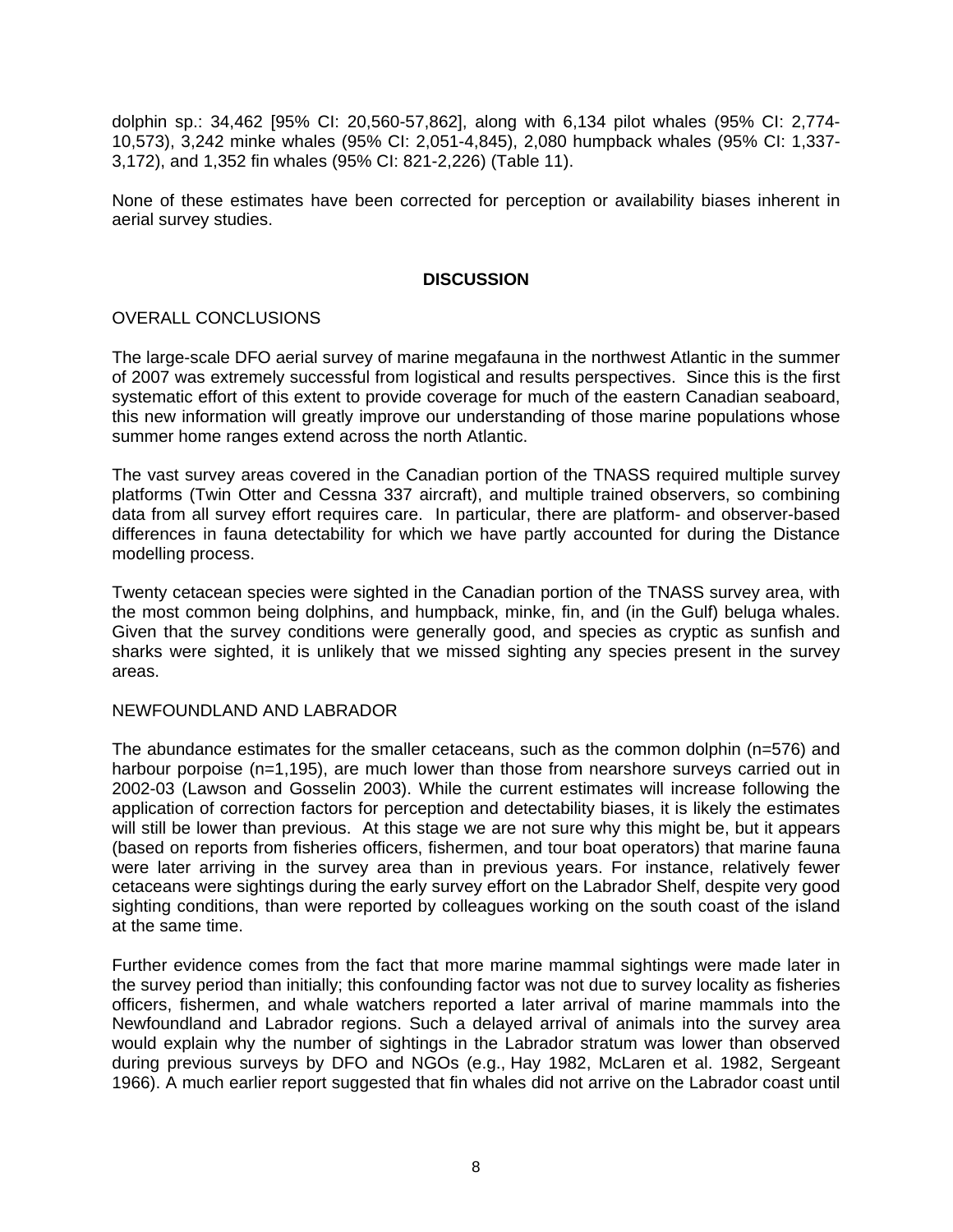mid-July and were most numerous in August (Kellog 1928 in Sergeant 1966) – in 2007 the Labrador stratum had been surveyed prior to this time of year.

### CAPE BRETON, GULF OF ST. LAWRENCE, AND SCOTIAN SHELF

There were fewer harbour porpoises in the Gulf than estimated from earlier surveys. The estimate of 3,629 harbour porpoises for both the Gulf and Scotian Shelf in 2007 is much lower than the estimates of 12,100 and 21,720 from partial aerial surveys of the Gulf conducted with similar planes and protocol in 1995 and 1996 (Kingsley and Reeves 1998). The estimate of abundance of fin whales (n=28), minke whales (n=360), and white sided dolphins (n=1,044) in the Gulf in 2007 were all lower than the estimates in 1995 of 380, 1,020 and 11,740 for the respective species. However, surveys in 1995 and 1996 were restricted to the Gulf and the large estimates for the Scotian Shelf in 2007 could account for most of these differences.

Northern right whales were not seen during the effort on the Scotian Shelf, although they do occur within its southern boundary (e.g., Mellinger et al. 2007). As expected given their relatively low abundance in the northwest Atlantic (Sears 2002, Lesage et al. 2007), only 16 blue whales were seen during the entire 2007 Canadian survey.

The 2007 estimate of abundance of beluga whales in the Gulf of 893 (CV=0.24, 95% CI: 520- 1,143) is almost equal to the 2003 combined estimate from five visual surveys (n=934, CV=0.11, 95%CI: 749-1,165) which was the highest estimate we had for this population. Note that the observation of single individuals in the north-eastern Gulf (esq) and the Gulf (g) strata only represent bootstrap estimated stratum abundances of 6 and 10, respectively. These are negligible compared to the total estimate or the estimate from the section of the estuary considered to main summer area for belugas in the St. Lawrence (sle) with an abundance for the stratum of 668 (cv=0.27, 95% CI: 3,68-1,050). However, the 17 sightings (27 animals) in the lower estuary stratum (est) provided an important contribution to the 2007 total abundance estimate with a bootstrap stratum abundance of 208 (CV=0.49, 95% CI: 44-428). This suggests that we will have to consider extending the area covered for future beluga surveys in the St. Lawrence estuary.

#### TOTAL ABUNDANCE OF CETACEANS IN ATLANTIC CANADA

Once we receive the abundance estimates for the aerial and shipboard sightings carried out concurrently by NOAA (D. Palka, Fig. 1) in the Bay of Fundy, we will be able to estimate total abundance of cetaceans in Atlantic Canada.

#### NEXT STEPS

Data from these surveys will have a significant impact on our understanding of cetaceans, some listed under SARA, in the northwest Atlantic. However, first the estimates will have to be adjusted by incorporating correction factors for detectability biases for the two different survey platforms. This may necessitate an additional tandem trial survey with two Skymasters and a Twin Otter, where platform-related detection biases have not yet been assessed.

If this survey is conducted in the future, Canada should consider using platforms with greater range to cover areas to the edge of the shelf break in Newfoundland on the Grand Banks (e.g., the Flemish Cap), the offshore areas between Canada and Greenland, and further off the Scotian Shelf. This could be possible using a Twin Otter with an additional fuel tank, such as NOAA operates. Additionally, the Department of National Defence's Arcturus patrol aircraft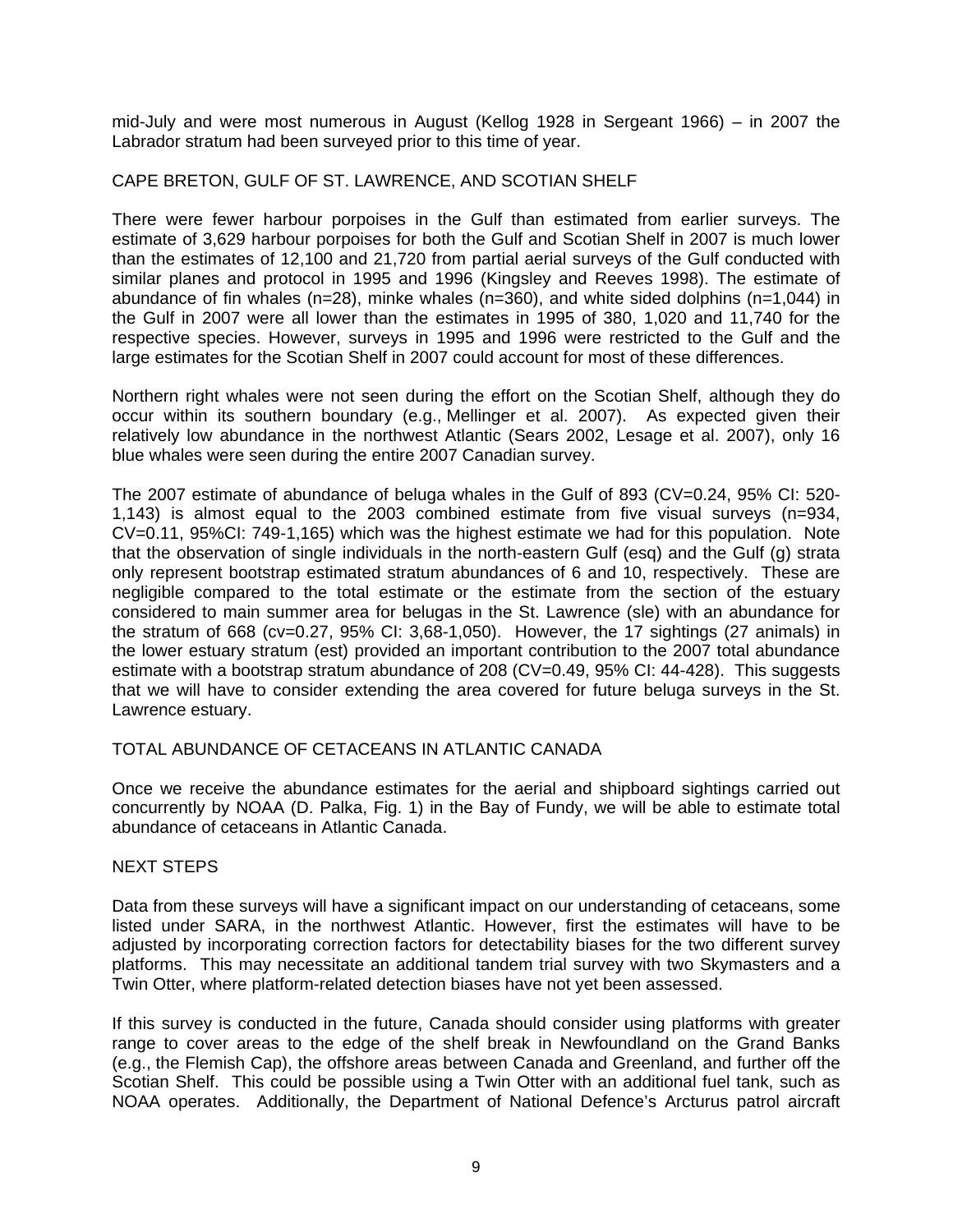deserves further study as a possible platform for such offshore work, despite its greater airspeed (170 kt) and cost.

#### **ACKNOWLEDGMENTS**

The survey could not have been completed without the participation and expertise of our team of observers: Wayne Penney, David McKinnon, Dennis Wakeham, Bonnie Stockwood, Pierre Carter, Yves Morin, and Thomas Doniol-Valcroze. Financial support for this survey came from International Governance, Species at Risk, and CEMAM funds. We are grateful to Provincial Airlines Ltd. for their assistance with logistical planning, field support, and their willingness to accommodate our last-minute and unusual requests for the Twin Otter. We are also grateful for the logistics support for the 337s that we received from Colin Simard, Jimmy Couture, and Daniel Thibeault from Aeropro.

#### **REFERENCES**

- Buckland, S.T., Cattanach, K.L., and Gunnlaugsson, T. 1992. Fin whale abundance in the North Atlantic, estimated from Icelandic and Faroese NASS-87 and NASS-89 data. Rep. Int. Whal. Comm. 42: 645-651.
- Buckland, S.T., Anderson, D.R., Burnham, K.P., Laake, J.L., Borchers, D.L., and Thomas, L. 2001. Introduction to Distance sampling: estimating abundance of biological populations. Oxford University Press, London. 432 p.

2004. Advanced distance sampling. Oxford University Press, London, UK. 416 p.

- Hay, K. 1982. Aerial line-transect estimates of abundance of humpback, fin, and long-finned pilot whales in the Newfoundland-Labrador area. Rep. Int. Whal. Comm. 32: 475-486.
- Kingsley, M.C.S., and Reeves, R.R. 1998. Aerial surveys of cetaceans in the Gulf of St. Lawrence in 1995 and 1996. Can. J. Zool. 76(8): 1529-1550.
- Lawson, J.W., and Gosselin, J.-F. 2003. SARCEP 2002 Pilot Cetacean Survey Atlantic Canada. Department of Fisheries and Oceans, SARCEP, Ottawa, ON. 14 p.
- Lesage, V., Gosselin, J.-F., Hammill, M.O., Kingsley, M.C.S., and Lawson, J.W. 2007. Ecologically and Biologically Significant Areas (EBSAs) in the Estuary and Gulf of St. Lawrence – A marine mammal perspective, DFO Can. Sci. Advis. Sec. Res. Doc. 2007/046. iii+92p.
- Marques, F.F.C., and Buckland, S.T. 2003. Incorporating covariates into standard line transect analyses. Biometrics 59: 924-935.
- Marques, T.A., Thomas, L., Fancy, S.G., and Buckland, S.T. 2007. Improving estimates of bird density using multiple-covariate distance sampling. The Auk 124(4): 1229-1243.
- Mellinger, D.K., Nieukirk, S.L., Matsumoto, H., Heimlich, S.L., Dziak, R.P., Haxel, J., Fowler, M., Meinig, C., and Miller, H.V. 2007. Seasonal occurrence of North Atlantic right whale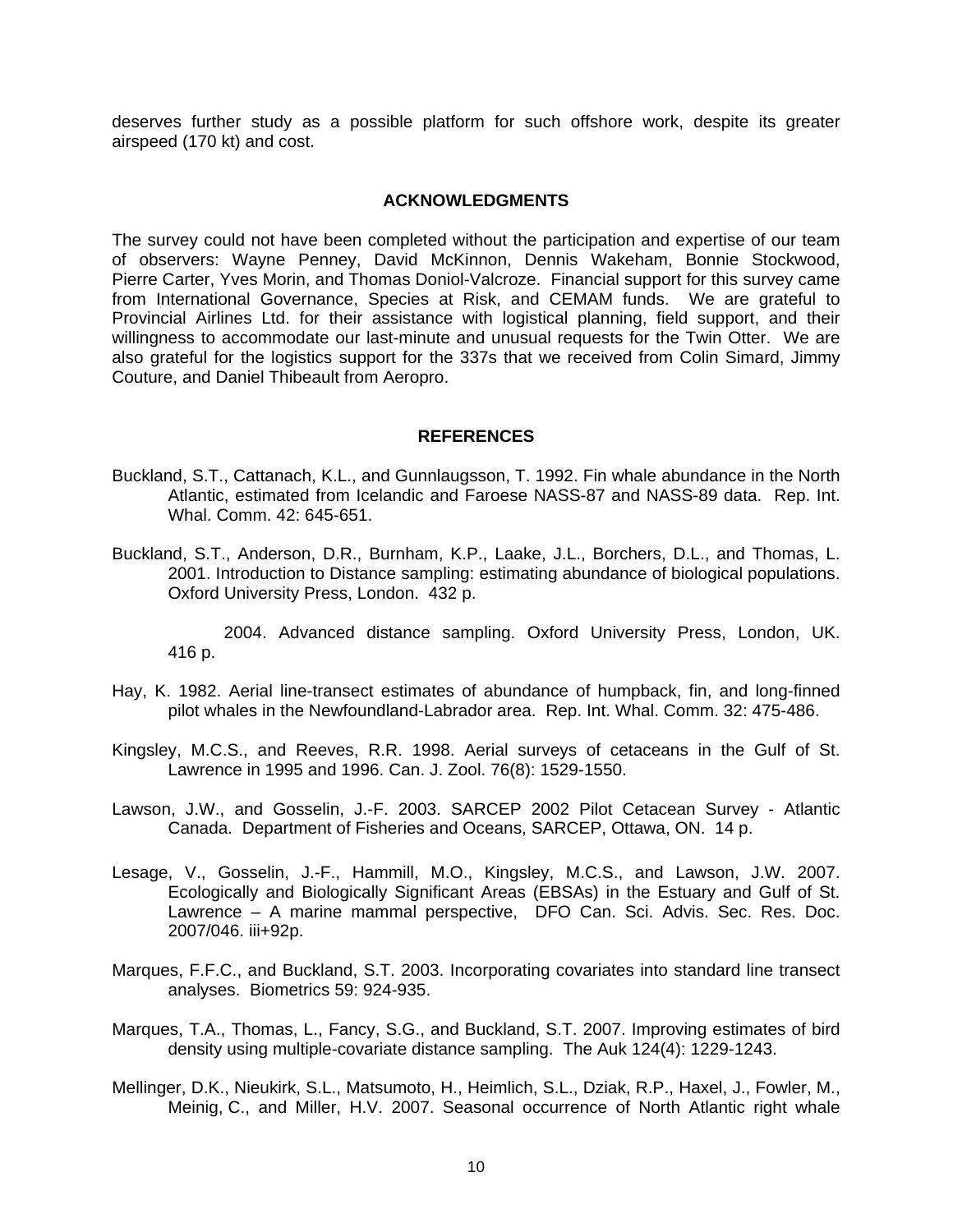(*Eubalaena glacialis*) vocalizations at two sites on the Scotian Shelf. Mar. Mamm. Sci. 23(4): 856-867.

- McLaren, P.L., Harris, R.E., and Kirkham, I.R. 1982. Distribution of marine mammals in the Southern Labrador Sea, April 1981 - April 1982. Technical Report, LGL Ltd., environmental research associates for PetroCanada Exploration Inc., Calgary AB.
- Palka, D. 2000. Abundance of the Gulf of Maine/Bay of Fundy harbor porpoise based on Shipboard and aerial surveys during 1999. Northeast Fisheries Science Center Reference Document 00-07. Woods Hole, MA. 29 p.

2005. Aerial surveys in the northwest Atlantic: estimation of g(0) *In* Proceedings of the workshop on estimation of  $q(0)$  in line-transect surveys of cetaceans. Edited by F. Thomsen, F. Ugarte, and P.G.H. Evans. ECS Newsletter No. 44 – Special Issue. pp. 12-17

- Sears, R. 2002. Blue whale *Balaenoptera musculus*. *In* Encyclopedia of Marine Mammals. Edited by W.F. Perrin, B. Würsig and J.G.M. Thewissen. Academic Press, San Diego, CA. pp. 112-116.
- Sergeant, D.E. 1966. Populations of large whale species in the western north Atlantic with special reference to the fin whale. Circular 9, Arctic Biological Station, Bellevue, Quebec. 31 p.
- Sigurjónsson, J., Gunnlaugsson, T., Ensor, P., Newcomer, M., and G. Víkingsson. 1991. North Atlantic Sightings Survey 1989 (NASS-89): shipboard surveys in Icelandic and adjacent waters July-August 1989. Rep. Int. Whal. Comm. 41: 559-572.
- Thomas, L., Laake, J.L., Strindberg, S., Marques, F.F.C., Buckland, S.T., Borchers, D.L., Anderson, D.R., Burnham, K.P., Hedley, S.L., Pollard, J.H., Bishop, J.R.B., and Marques, T.A. 2006. Distance 5.0. Release 2. Research Unit for Wildlife Population Assessment, University of St. Andrews, UK. http://www.ruwpa.st-and.ac.uk/distance/.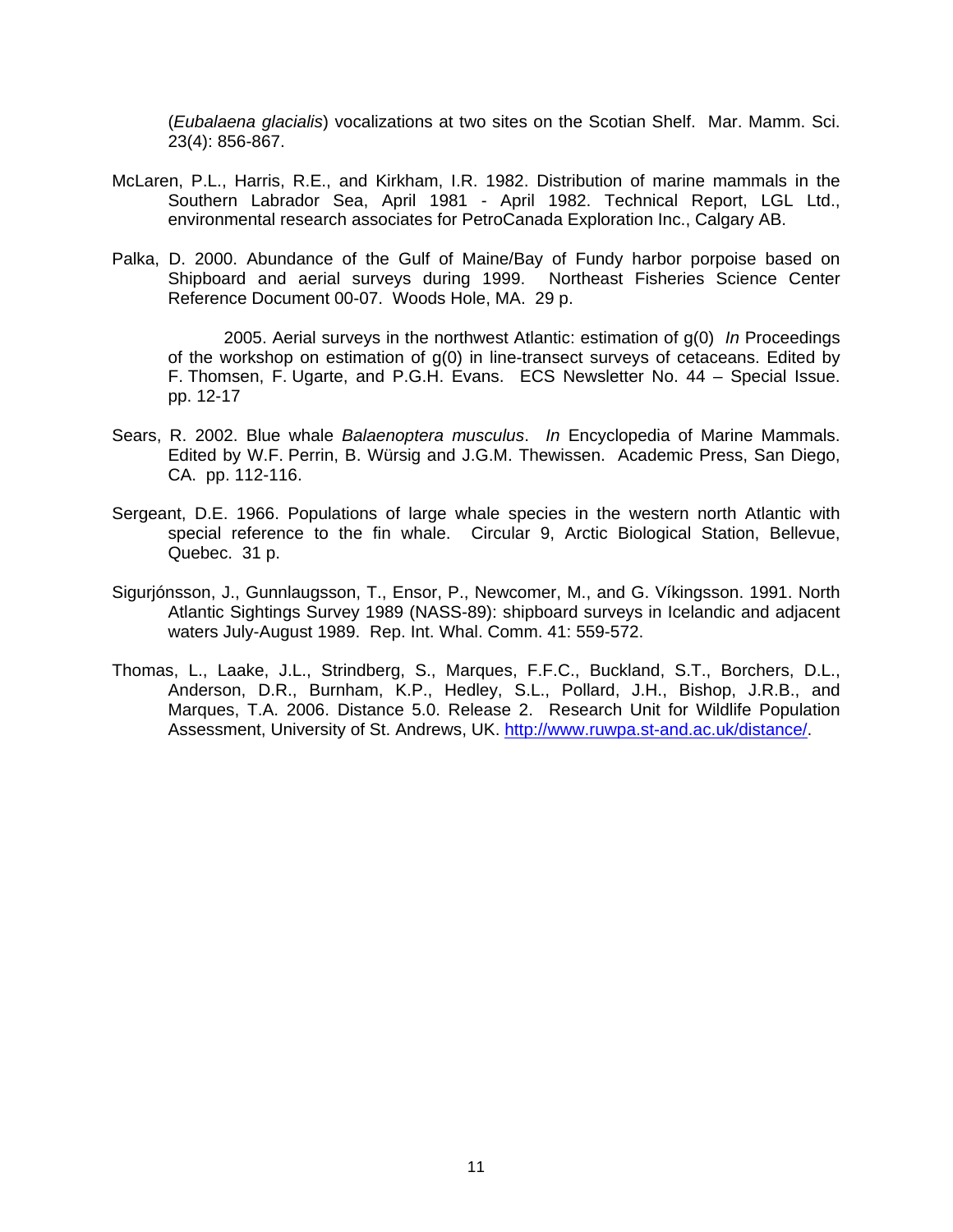|                                  |                                              |                | <b>Trackline km</b> |       | <b>Surveyed Area</b> |
|----------------------------------|----------------------------------------------|----------------|---------------------|-------|----------------------|
| <b>Survey</b><br><b>Platform</b> | <b>Planned Survey Strata</b>                 | <b>Planned</b> | <b>On Effort</b>    | ℅     | km <sup>2</sup>      |
| <b>Twin Otter</b>                | Newfoundland &<br>Labrador (3 strata)        | 23,811         | 23,361              | 98.1  | 741,699              |
| Skymaster 337                    | Gulf of St. Lawrence<br>$(8 \text{ strata})$ | 13,696         | 13,696              | 100.0 | 234,832              |
| Skymaster 337                    | Scotian Shelf and Cape<br>Breton (2 strata)  | 9,762          | 9,747               | 99.8  | 179,536              |
|                                  | Overall                                      | 47,269         | 46,803              | 99.0  | 1,156,067            |

Table 1. Canadian TNASS planned and realized survey effort, subdivided by aircraft type and the three survey blocks.

Table 2. Canadian TNASS planned and realized survey effort (coverage), subdivided by stratum.

| <b>Stratum</b>             | <b>Stratum Area</b><br>(km <sup>2</sup> ) | <b>Trackline Length</b><br>On Effort (km) | <b>Coverage On Effort</b><br>(km/1000 km <sup>2</sup> ) |
|----------------------------|-------------------------------------------|-------------------------------------------|---------------------------------------------------------|
| Labrador (Lab)             | 239,546                                   | 5,363                                     | 22                                                      |
| NL East (NLE)              | 284,415                                   | 7,611                                     | 27                                                      |
| NL South (NLS)             | 217,738                                   | 10,387                                    | 48                                                      |
| St. Lawrence Estuary (SLE) | 5,231                                     | 1,438                                     | $275^a$                                                 |
| Lower Estuary (EST)        | 6,840                                     | 365                                       | 53                                                      |
| Northwest Gulf (NW)        | 22,333                                    | 1,226                                     | 55                                                      |
| Jacques-Cartier St. (JC)   | 28,890                                    | 1,502                                     | 52                                                      |
| Esquiman Channel (ESQ)     | 42,063                                    | 2,244                                     | 53                                                      |
| Gulf (G)                   | 72,120                                    | 3,883                                     | 54                                                      |
| Gulf, east-west lines (EW) | 48,134                                    | 2,557                                     | 53                                                      |
| Northumberland Strait (NS) | 9,221                                     | 482                                       | 52                                                      |
| Cape Breton (CB)           | 11,791                                    | 635                                       | 54                                                      |
| Scotian Shelf (SS)         | 167,745                                   | 9,111                                     | 54                                                      |
| Overall                    | 1,156,067                                 | 46,804                                    | 54                                                      |

<sup>a</sup> These transects were conducted with two Skymasters flying in-line, separated by 0.5-7.8 km.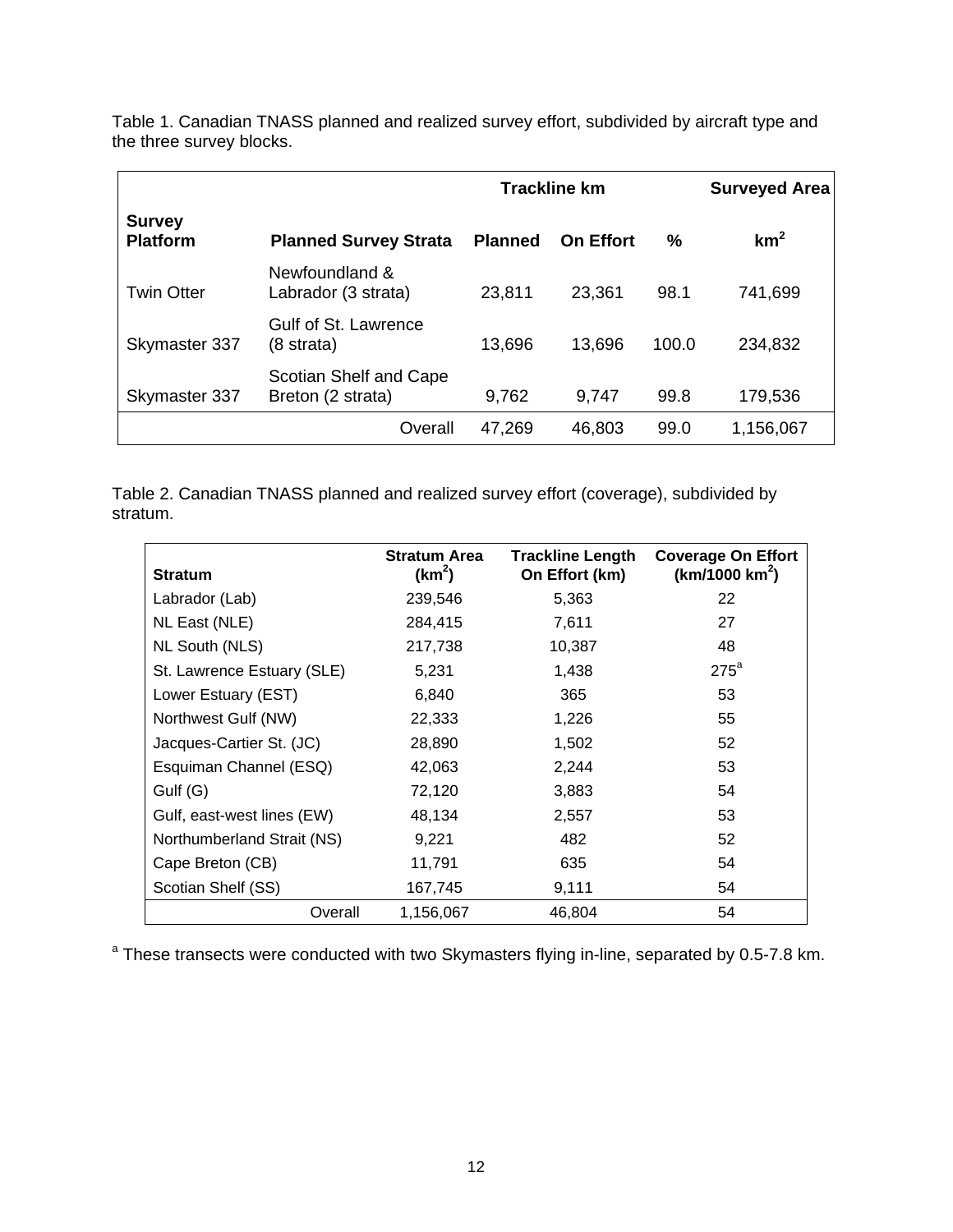Table 3. Cetacean sighting events in the Newfoundland and Labrador survey area, subdivided by survey strata. Sightings of pinnipeds (mostly harp seals) and replicate sightings by the paired right side observers are not included.

| <b>Species Name</b>       | Lab            | <b>NLE</b> | <b>NLS</b>     | <b>Total</b>   |
|---------------------------|----------------|------------|----------------|----------------|
| Beluga Whale              | 4              | 1          |                | 5              |
| <b>Blue Whale</b>         |                | 1          | 3              | 4              |
| Common Dolphin            | 2              | 1          | 25             | 28             |
| Fin Whale                 | 1              | 17         | 55             | 73             |
| Harbour Porpoise          |                | 1          | 35             | 36             |
| Humpback Whale            |                | 59         | 85             | 144            |
| <b>Killer Whale</b>       |                | 1          |                | 1              |
| Unk. Large Whale          | 1              |            | 5              | 6              |
| Minke Whale               | 4              | 21         | 28             | 53             |
| Northern Bottlenose Whale |                | 1          | 8              | 10             |
| Pilot Whale               | 3              |            | 7              | 10             |
| Sei Whale                 |                |            | 1              | 1              |
| Small Whale               |                |            | $\overline{2}$ | $\overline{2}$ |
| Sperm Whale               |                | 2          | 9              | 11             |
| Unk. Dolphin              | $\overline{2}$ | 8          | 30             | 40             |
| White-beaked Dolphin      |                | 15         | 53             | 68             |
| White-sided Dolphin       | 1              | 7          | 84             | 92             |
| <b>Total</b>              | 19             | 135        | 430            | 584            |
| Sightings/km <sup>2</sup> | 0.0001         | 0.0005     | 0.002          | 0.0008         |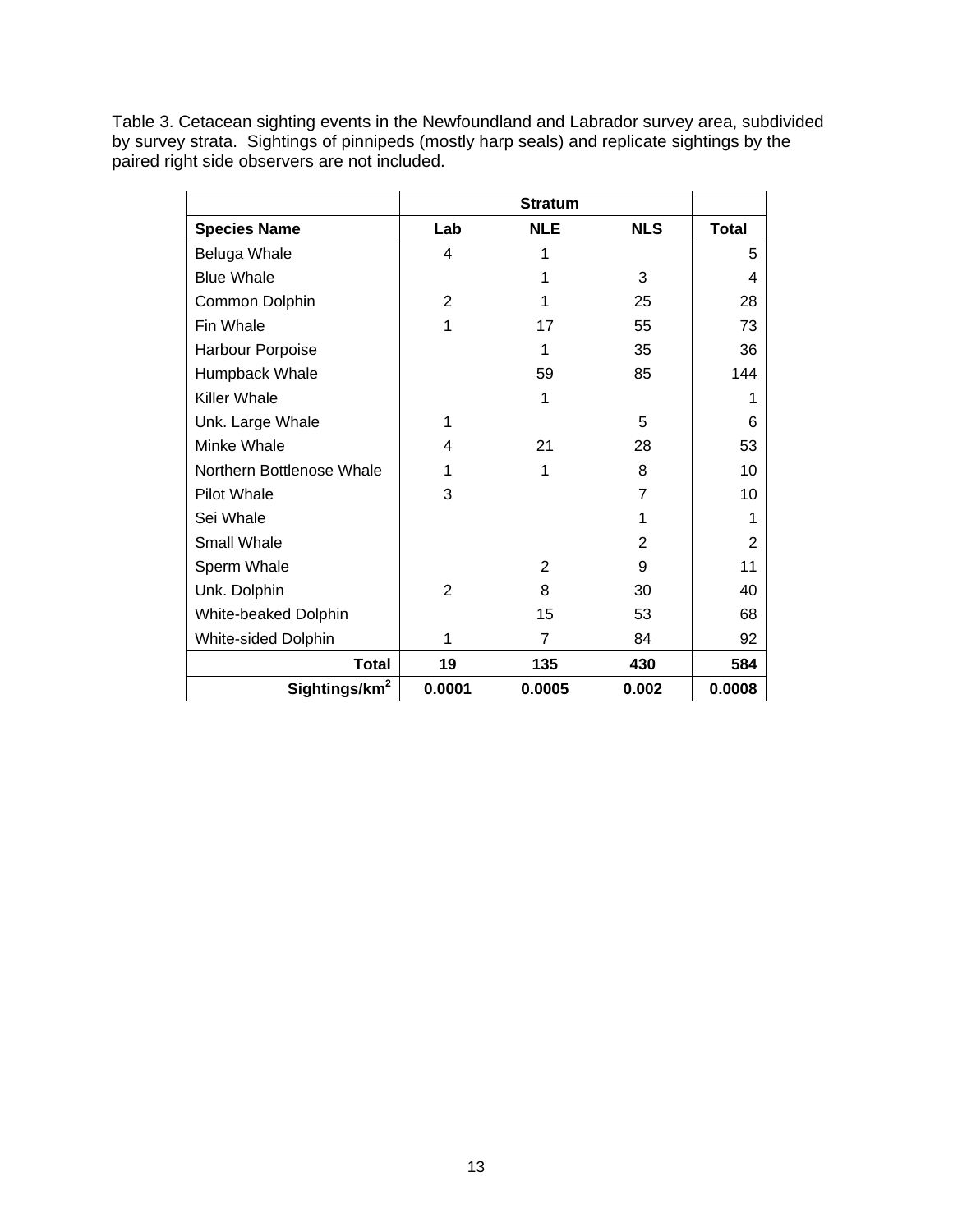Table 4. Total number of individual animals sighted in the Newfoundland and Labrador survey area, subdivided by survey strata. Sightings of pinnipeds (mostly harp seals) and replicate sightings by the paired right side observers are not included.

|                           |        | <b>Stratum</b> |            |                |
|---------------------------|--------|----------------|------------|----------------|
| <b>Species Name</b>       | Lab    | <b>NLE</b>     | <b>NLS</b> | <b>Total</b>   |
| Beluga Whale              | 89     | 1              |            | 90             |
| <b>Blue Whale</b>         |        | 1              | 5          | 6              |
| Common Dolphin            | 16     | 7              | 443        | 466            |
| Fin Whale                 | 1      | 26             | 69         | 96             |
| Harbour Porpoise          |        | 1              | 57         | 58             |
| Humpback Whale            |        | 88             | 116        | 204            |
| <b>Killer Whale</b>       |        | 1              |            | 1              |
| Unk. Large Whale          | 1      |                | 6          | $\overline{7}$ |
| Minke Whale               | 4      | 22             | 31         | 57             |
| Northern Bottlenose Whale | 1      | 4              | 38         | 43             |
| <b>Pilot Whale</b>        | 39     |                | 65         | 104            |
| Sei Whale                 |        |                | 1          | 1              |
| Small Whale               |        |                | 2          | $\overline{2}$ |
| Sperm Whale               |        | 2              | 9          | 11             |
| Unk. Dolphin              | 5      | 32             | 176        | 213            |
| White-beaked Dolphin      |        | 63             | 474        | 537            |
| White-sided Dolphin       | 4      | 32             | 1,759      | 1,795          |
| <b>Total</b>              | 160    | 280            | 3,251      | 3,691          |
| Animals/km <sup>2</sup>   | 0.0007 | 0.0010         | 0.0149     | 0.0050         |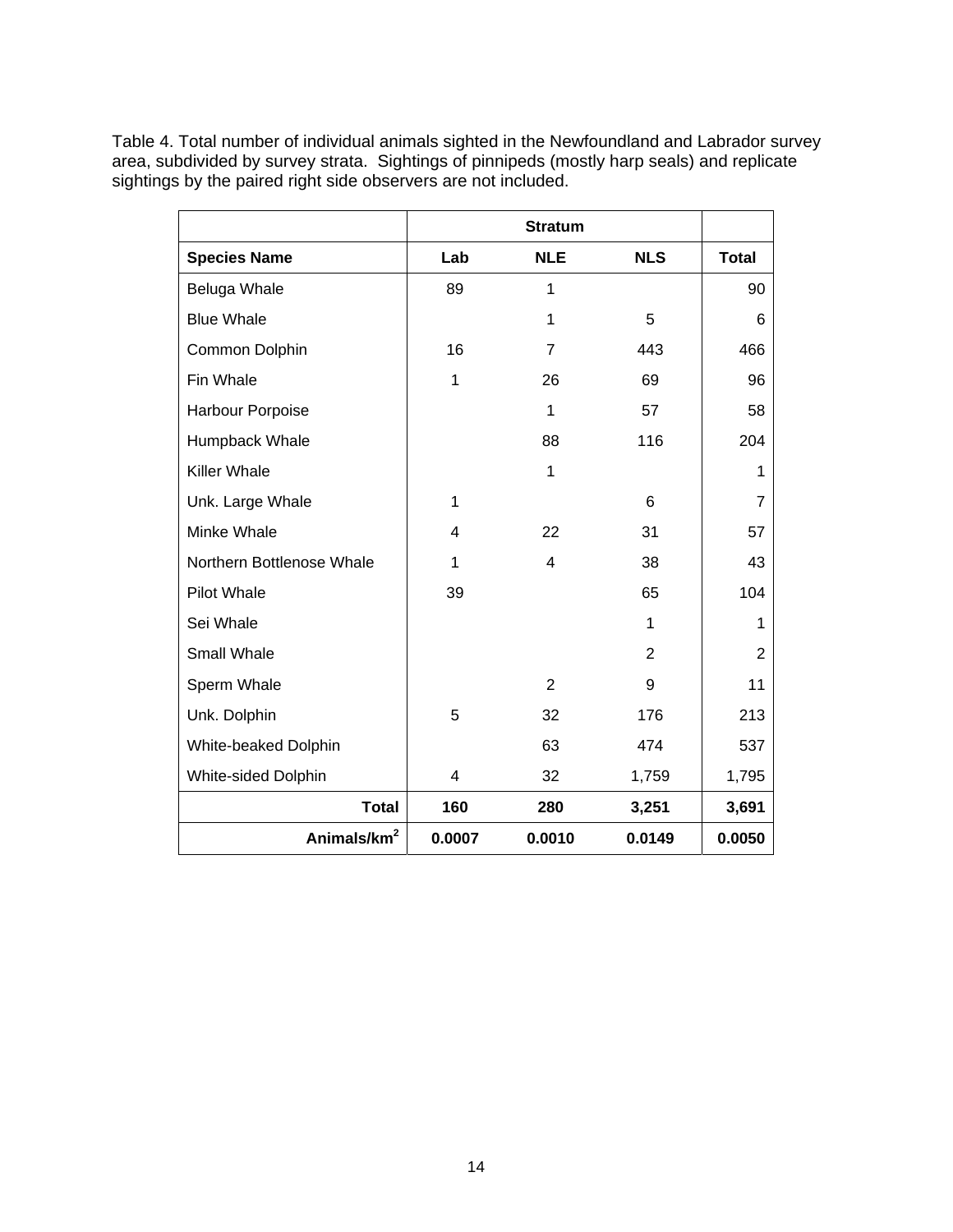Table 5. Models from the AIC procedure of Distance 5.0, release 2, for species with more than 20 sightings in the Newfoundland and Labrador survey area. The key function of half-normal (HN) or hazard-rate (HR) that provided the best fit according to AIC was then used to add covariates such as cluster size, sighting cue, observer, flight day, Beaufort, sea surface temperature, intensity of sun glare, and subjective visibility. The effective strip widths (m) were not used to select the model, but illustrate consistency between models. The model with the lowest AIC value was used for density and abundance estimation.

| <b>Species</b>             |                                |            |                  |            | <b>ESW</b>     |
|----------------------------|--------------------------------|------------|------------------|------------|----------------|
|                            | <b>Model</b>                   | <b>AIC</b> | <b>Delta AIC</b> | <b>ESW</b> | %CV            |
| Minke Whale                | HN+Flyday+SwimDir              | 635.9      | 0.0              | 552        | 13             |
|                            | HN+Flyday+SwimDir+Beaufort     | 638.2      | 2.3              | 551        | 14             |
|                            | HN+Flyday+SwimDir              | 639.0      | 3.1              | 595        | 13             |
| <b>Fin Whale</b>           | HN+Cue+Flyday+Beaufort         | 1,058.4    | 0.0              | 1,093      | 16             |
|                            | HN+Cue+Flyday+Beaufort+Podsize | 1,060.4    | 2.0              | 1,096      | 17             |
|                            | HN+Cue+Flyday                  | 1,070.8    | 12.4             | 1,397      | 13             |
| Humpback Whale             | HN+Observer+SwimDir            | 444.6      | 0.0              | 1236       | 8              |
|                            | HN+SwimDir                     | 448.4      | 3.8              | 1318       | $\overline{7}$ |
|                            | HN+Observer                    | 557.7      | 113.1            | 1400       | $\overline{7}$ |
| Harbour Porpoise           | HN+SwimDir                     | 117.0      | 0.0              | 279        | 16             |
|                            | HN+Flyday                      | 117.1      | 0.1              | 194        | 51             |
|                            | <b>HN</b>                      | 118.1      | 1.1              | 275        | 16             |
| White-beaked Dolphin       | HN+SwimDir+Observer            | 197.5      | 0.0              | 426        | 14             |
|                            | HN+SwimDir                     | 207.6      | 10.1             | 553        | 11             |
|                            | HN+SwimDir+Flyday              | 209.6      | 12.1             | 552        | 11             |
| <b>Common Dolphin</b>      | HN+Beaufort                    | 107.3      | 0.0              | 600        | 21             |
|                            | HN+Podsize                     | 107.4      | 0.1              | 604        | 16             |
|                            | HN+Flyday                      | 108.3      | 1.0              | 573        | 36             |
| <b>White-sided Dolphin</b> | HN+Sight                       | 16.3       | 0.0              | 730        | 8              |
|                            | HN+Beaufort+Vis                | 18.5       | 2.2              | 728        | 15             |
|                            | HN+Observer                    | 37.4       | 21.1             | 713        | 8              |
| Unk. Dolphin               | HN+SwimDir                     | 128.9      | 0.0              | 1441       | 43             |
|                            | HN+Flyday                      | 168.3      | 39.4             | 1102       | 18             |
|                            | HN+SST                         | 177.5      | 48.4             | 1396       | 13             |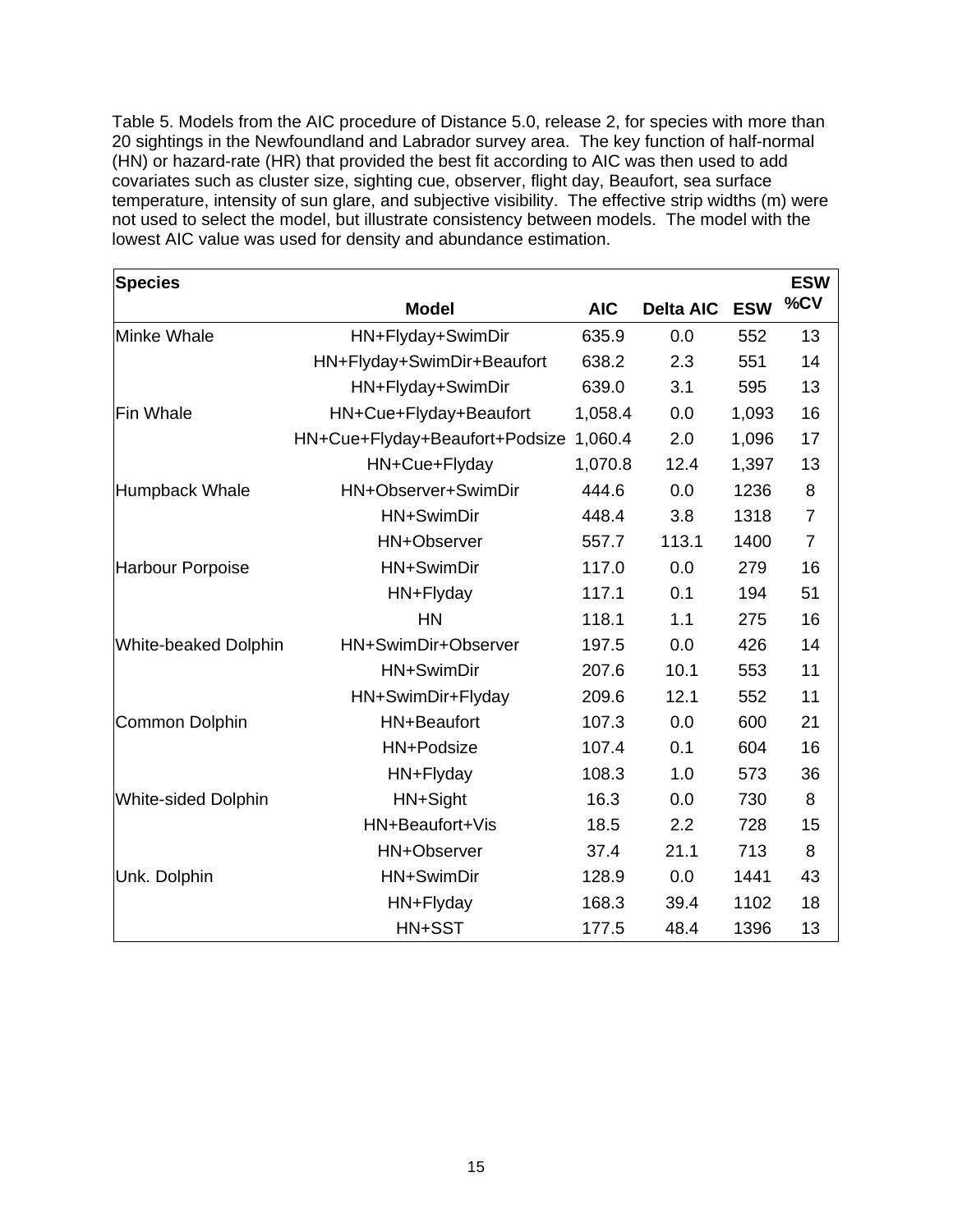Table 6. Estimated density of individuals (D), abundance (N), coefficient of variation (CV) and model degrees of freedom (DF) using the model providing the best fit according to AIC for species with more than 20 sightings in the Newfoundland survey strata. Results were obtained with Distance 5.0, release 2, using multivariate modelling, with truncation and detection functions chosen to maximize Akaike Information Criterion values using all sighting data, then post-stratified. Too few sightings were made in the Labrador stratum (yellow polygon in Fig. 1) to obtain reliable abundance estimates.

| <b>Species</b>             | D      | N     | %CV  | 95% CI      | DF    |
|----------------------------|--------|-------|------|-------------|-------|
| Minke Whale                | 0.0024 | 1,315 | 22.5 | 855-2,046   | 86.8  |
| Fin Whale                  | 0.0037 | 890   | 24.5 | 551-1,435   | 128.0 |
| Humpback Whale             | 0.0019 | 1,427 | 20.4 | 952-2,140   | 104.0 |
| <b>White-sided Dolphin</b> | 0.0020 | 1,507 | 22.5 | 968-2,347   | 64.2  |
| Common Dolphin             | 0.0010 | 576   | 31.2 | 314-1,056   | 77.1  |
| White-beaked Dolphin       | 0.0077 | 1,842 | 22.4 | 1,188-2,854 | 105.1 |
| Harbour Porpoise           | 0.0016 | 1,195 | 32.2 | 639-2,235   | 75.3  |
| Unk. Dolphin               | 0.0038 | 276   | 52.8 | 102-748     | 51.7  |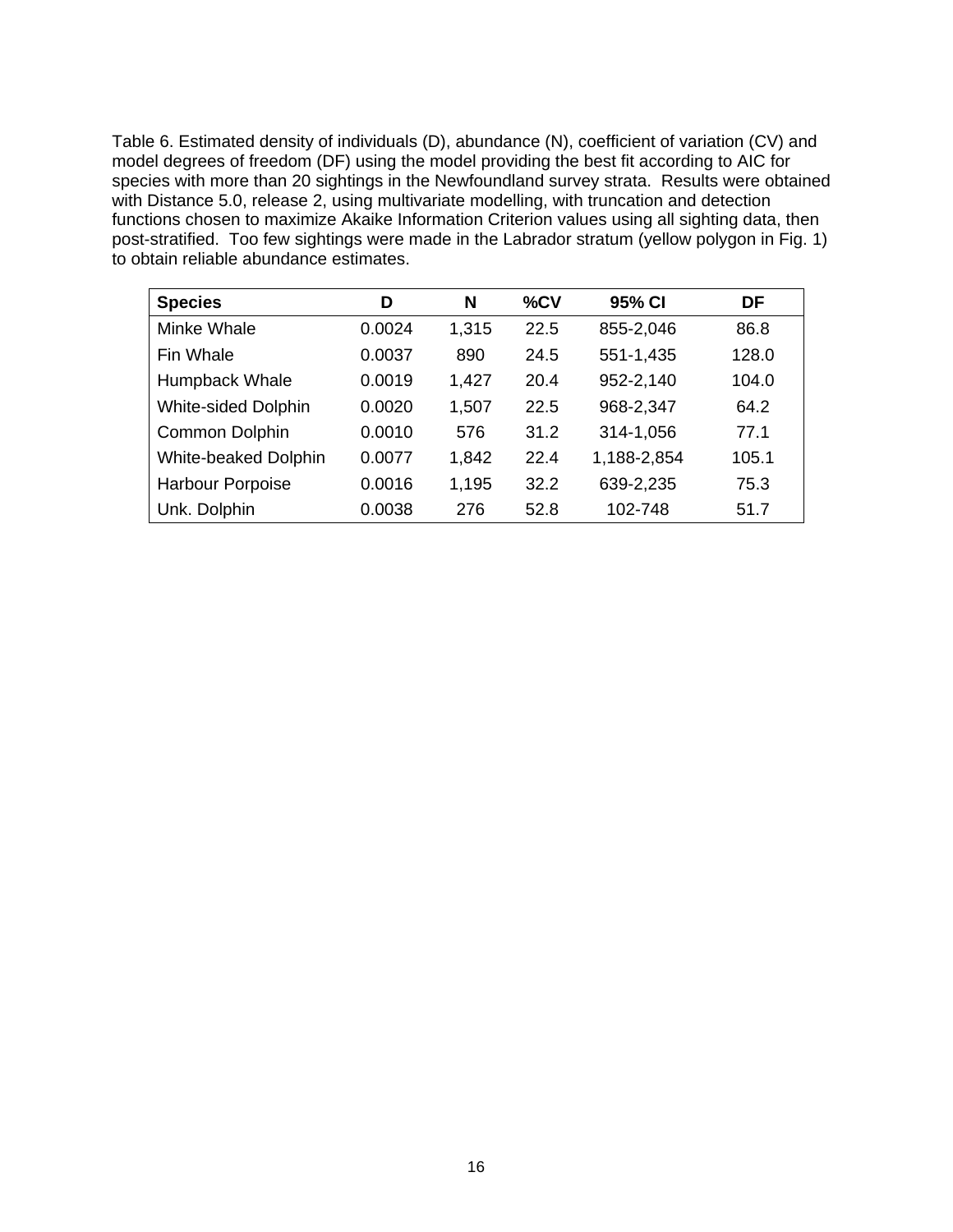| <b>Species</b>               | <b>SLE</b>     | <b>EST</b>     | <b>NW</b> | <b>JC</b>      | <b>ESQ</b>     | G              | <b>NS</b>      | <b>EW</b>      | CB             | SS             | <b>Total</b>   |
|------------------------------|----------------|----------------|-----------|----------------|----------------|----------------|----------------|----------------|----------------|----------------|----------------|
| Beluga                       | 184            | 17             |           |                | 1              | $\mathbf{1}$   |                |                |                |                | 203            |
| <b>Blue Whale</b>            | $\overline{2}$ |                |           |                | 1              | 1              |                | 1              | $\mathbf 1$    | 4(1)           | 10(1)          |
| Fin Whale                    | $\overline{2}$ |                |           | 1              | 1              |                |                |                |                | 44             | 48             |
| Harbour Porpoise             |                | 1              |           | 3              | 13             | 5              | $\overline{2}$ | 1              |                | 4              | 29             |
| Humpback Whale               | $\overline{2}$ | $\overline{2}$ | 5         |                | 19             | $\overline{2}$ | $\mathbf{1}$   | 1              |                | 51             | 83             |
| Minke Whale                  | $\overline{4}$ | 1              | 1         |                | 9              | $\overline{2}$ |                | 6              | 1              | 86             | 110            |
| <b>Pilot Whale</b>           |                |                |           |                |                |                |                | 5              | $\overline{2}$ | 36(1)          | 43(1)          |
| White-beaked<br>Dolphin      |                |                |           |                | 12(1)          |                |                |                | 3              | $\overline{2}$ | 17(1)          |
| White-sided Dolphin          |                |                |           |                | 3              | $\overline{2}$ |                | 8              |                | 15             | 28             |
| <b>Bottlenose Dolphin</b>    |                |                |           |                |                |                |                |                |                | 8              | 8              |
| Common Dolphin               |                |                |           |                |                |                |                |                | $\overline{2}$ | 198(3)         | 200(3)         |
| <b>Cuvier's Beaked Whale</b> |                |                |           |                |                |                |                |                |                | 1              | 1              |
| Killer Whale                 |                |                |           |                |                |                |                |                |                | $\overline{7}$ | $\overline{7}$ |
| Mesoplodon sp.               |                |                |           |                |                |                |                |                |                | 9              | 9              |
| Northern Bottlenose          |                |                |           |                |                |                |                |                |                | 3              | 3              |
| Pygmy Sperm Whale            |                |                |           |                |                |                |                |                |                | 1              | 1              |
| Risso's Dolphin              |                |                |           |                |                |                |                |                | 1              | 5(1)           | 6(1)           |
| Sei Whale                    |                |                |           |                |                |                |                |                |                | $\overline{2}$ | $\overline{2}$ |
| Sperm Whale                  |                |                |           |                |                |                |                |                |                | 11             | 11             |
| <b>Striped Dolphin</b>       |                |                |           |                |                |                |                |                |                | 1              | 1              |
| Unk. Dolphin                 |                |                |           | 1(1)           | 40             | 15             |                | 33(2)          | 13             | 192(9)         | 294(12)        |
| Unk. Large Whale             | $\overline{2}$ |                | 9         | $\overline{2}$ | $\overline{2}$ | $\overline{2}$ |                |                |                | 68(2)          | 85(2)          |
| Unk. Small Whale             |                |                |           | 1              |                |                |                | $\overline{2}$ |                | 12             | 15             |
| Unk. Beaked Whale            |                |                |           |                |                |                |                |                |                | 3(1)           | 3(1)           |
| <b>Total</b>                 | 196            | 21             | 15        | 8(1)           | 101(1)         | 30             | $\mathbf 3$    | 57(2)          | 23             | 763(18)        | 1,217(22)      |

Table 7. Sighting events subdivided in the Cape Breton, Gulf of St. Lawrence, and Scotian Shelf survey strata, showing the number of animal groups with missing distance or missing cluster size in brackets.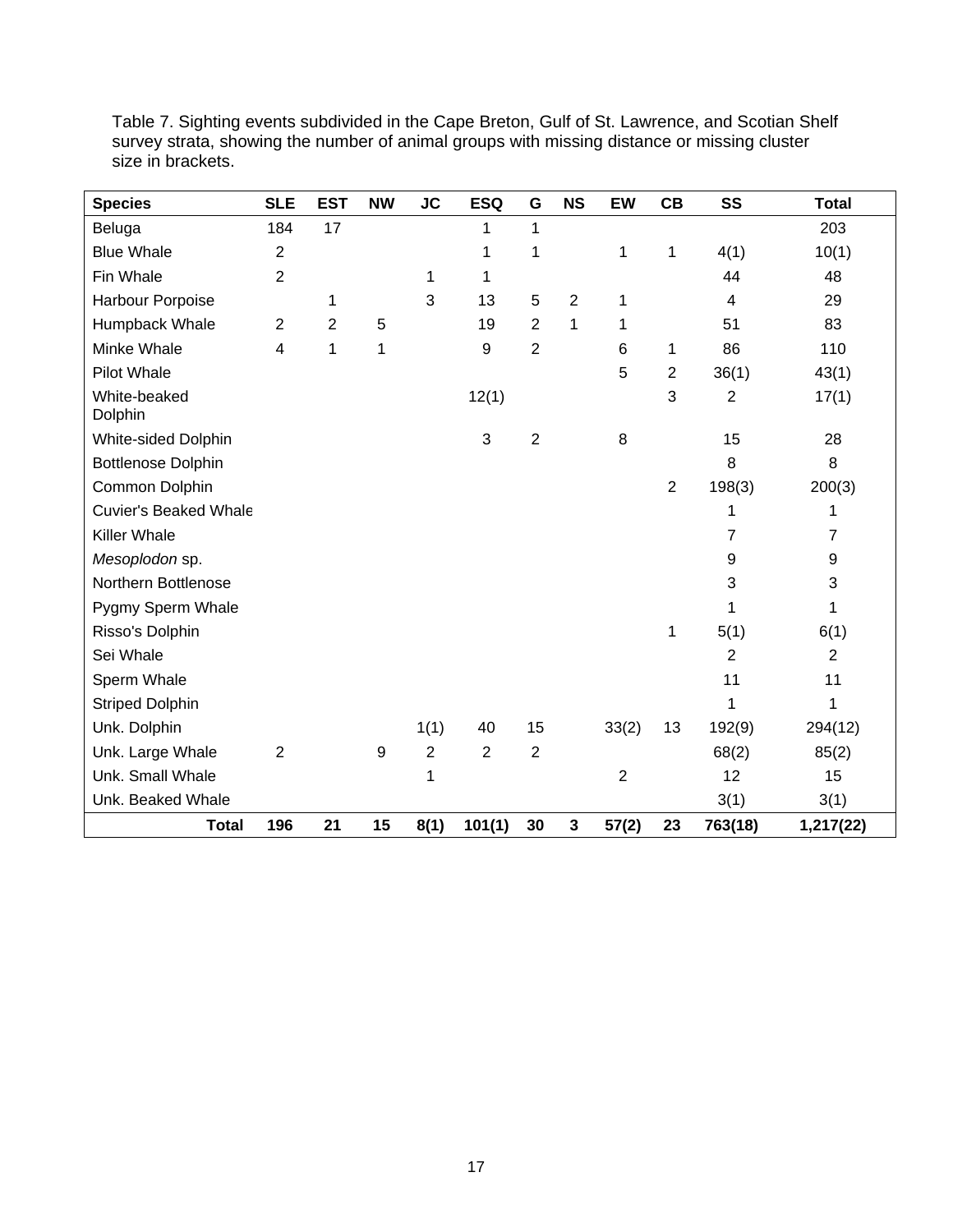| <b>Species</b>               | <b>SLE</b>     | <b>EST</b>     | <b>NW</b> | <b>JC</b>      | <b>ESQ</b>     | G              | <b>NS</b>   | EW     | CB           | SS                      | <b>Total</b>            |
|------------------------------|----------------|----------------|-----------|----------------|----------------|----------------|-------------|--------|--------------|-------------------------|-------------------------|
| Beluga                       | 426            | 27             |           |                | 1              | 1              |             |        |              |                         | 455                     |
| <b>Blue Whale</b>            | $\overline{c}$ |                |           |                | 1              | 1              |             | 1      | $\mathbf{1}$ | 5(2)                    | 11(2)                   |
| Fin Whale                    | 4              |                |           | 1              | 1              |                |             |        |              | 45                      | 51                      |
| Harbour Porpoise             |                | 5              |           | 10             | 26             | 6              | 5           | 15     |              | 28                      | 95                      |
| Humpback Whale               | 3              | $\overline{c}$ | 6         |                | 27             | $\overline{2}$ | 1           | 1      |              | 73                      | 115                     |
| Minke Whale                  | 4              | 1              | 1         |                | 9              | $\overline{2}$ |             | 6      | 1            | 89                      | 113                     |
| <b>Pilot Whale</b>           |                |                |           |                |                |                |             | 15     | 9            | 290(10)                 | 314(10)                 |
| White-beaked Dolphin         |                |                |           |                | 45(10)         |                |             |        | 9            | 26                      | 80                      |
| White-sided Dolphin          |                |                |           |                | 120            | 5              |             | 34     |              | 358                     | 517                     |
| <b>Bottlenose Dolphin</b>    |                |                |           |                |                |                |             |        |              | 35                      | 35                      |
| Common Dolphin               |                |                |           |                |                |                |             |        | 11           | 2,974(112)              | 2,985(112)              |
| <b>Cuvier's Beaked Whale</b> |                |                |           |                |                |                |             |        |              | 1                       | 1                       |
| Killer whale                 |                |                |           |                |                |                |             |        |              | 19                      | 19                      |
| Mesoplodon sp.               |                |                |           |                |                |                |             |        |              | 35                      | 35                      |
| N. Bottlenose Whale          |                |                |           |                |                |                |             |        |              | 6                       | 6                       |
| Pygmy Sperm Whale            |                |                |           |                |                |                |             |        |              | 10                      | 10                      |
| Risso's Dolphin              |                |                |           |                |                |                |             |        | 14           | 31(4)                   | 45(4)                   |
| Sei Whale                    |                |                |           |                |                |                |             |        |              | $\overline{2}$          | 2                       |
| Sperm Whale                  |                |                |           |                |                |                |             |        |              | 12                      | 12                      |
| <b>Striped Dolphin</b>       |                |                |           |                |                |                |             |        |              | $\overline{\mathbf{4}}$ | $\overline{\mathbf{4}}$ |
| Dolphin Sp.                  |                |                |           | 3              | 136            | 72             | $\mathbf 0$ | 99(5)  | 131          | 2,303(90)               | 2,744(95)               |
| Unk. Large Whale             | 3              |                | 14        | $\overline{2}$ | $\overline{2}$ | $\overline{2}$ |             |        |              | 84(2)                   | 107(2)                  |
| Unk. Small Whale             |                |                |           | 1              |                |                |             | 5      |              | 21                      | 27                      |
| Unk. Beaked whale            |                |                |           |                |                |                |             |        |              | 20(7)                   | 20(7)                   |
| <b>Total</b>                 | 442            | 35             | 21        | 17             | 368(10)        | 91             | $\bf 6$     | 176(5) | 176          | 6,471(227)              | 7,803(232)              |

Table 8. Total number of individual animals sighted in the Cape Breton, Gulf of St. Lawrence, and Scotian Shelf survey strata.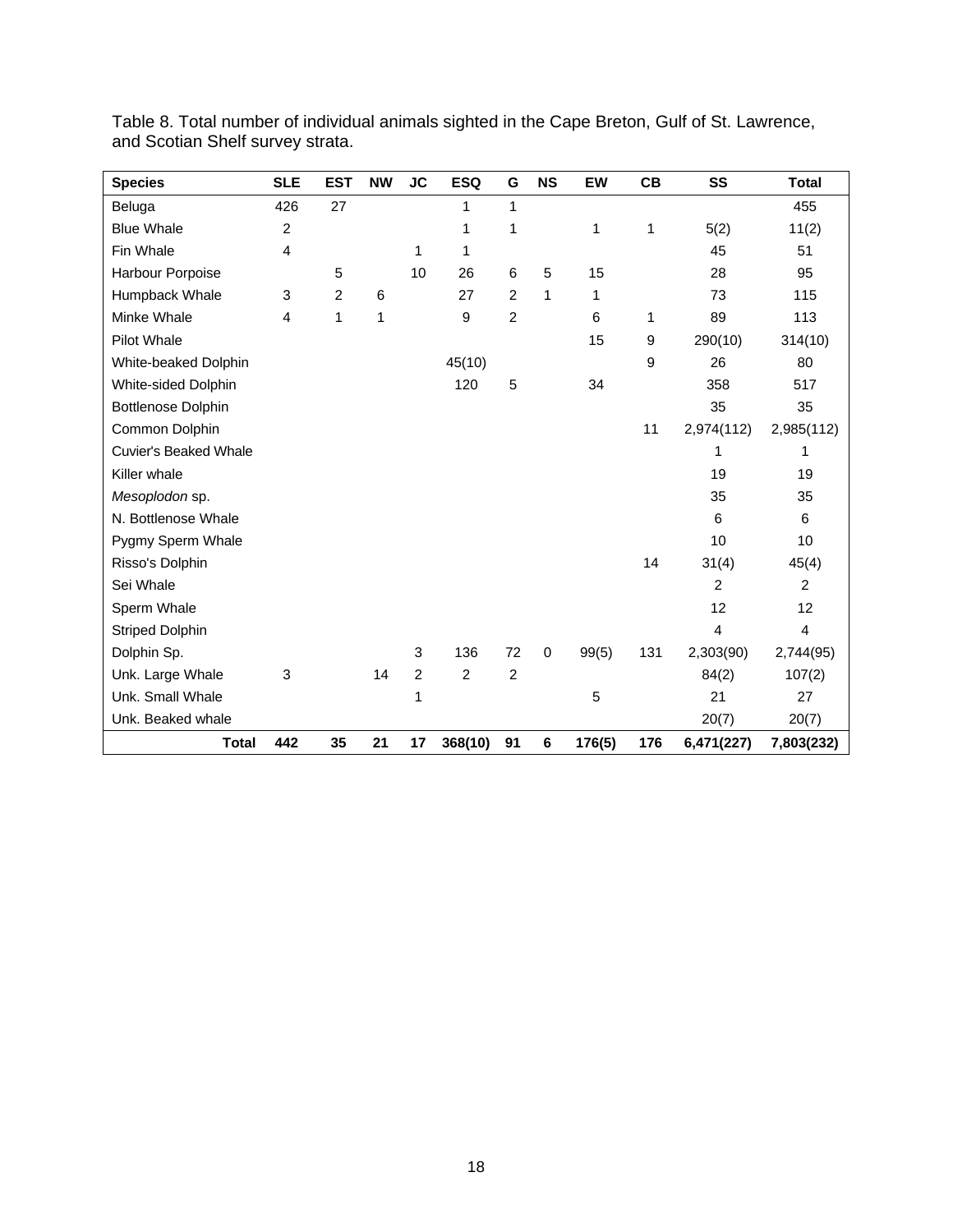Table 9. Results of the stepwise selection of the model with the lowest AICc that was used to estimate density and abundance indices using Distance 5.0 for species with more than 20 sightings in the Gulf of St Lawrence, and Scotian Shelf. The three models with lower AICc are shown with key function between hazard-rate (HR) and half-normal (HN) then used to add covariates such as pod size, plane, observer, sea state (Beaufort), intensity of sun glare (Gla\_int), glare coverage (Gla\_cov), subjective visibility. The effective strip widths were not used to select the model, but illustrate consistency between models. The model with the lowest AICc was used to estimate density and abundance, except for white-sided dolphin where the half-normal model was used.

| <b>Species</b>              |                        |            |                  |            | <b>ESW</b>       |
|-----------------------------|------------------------|------------|------------------|------------|------------------|
| <b>Right truncation (m)</b> | <b>Model</b>           | <b>AIC</b> | <b>Delta AIC</b> | <b>ESW</b> | %CV              |
| Beluga                      | HR+Observer            | 3044.71    | 0.00             | 1277       | 6                |
| 2616                        | HR+Observer+Beaufort   | 3046.59    | 1.88             | 1271       | 6                |
|                             | HR+Observer+Visibility | 3048.24    | 3.53             | 1257       | 6                |
| Common Dolphin              | <b>HR</b>              | 2615.25    | 0.00             | 505        | $\overline{7}$   |
| None                        | HR+Plane               | 2616.15    | 0.90             | 486        | 6                |
|                             | HR+Observer            | 2617.51    | 2.26             | 477        | 6                |
| Fin Whale                   | <b>HR</b>              | 698.06     | 0.00             | 953        | 18               |
| None                        | <b>HN</b>              | 698.74     | 0.68             | 914        | 12               |
|                             | HR+Beaufort            | 700.14     | 2.08             | 968        | 10               |
| <b>Harbour Porpoise</b>     | HR+Podsize             | 316.81     | 0.00             | 214        | 15               |
| 434                         | HR+Podsize+Beaufort    | 318.48     | 1.67             | 216        | 15               |
|                             | HR+Podsize+Plane       | 318.67     | 1.87             | 220        | 14               |
| Humpback Whale              | HR+Observer            | 1321.77    | 0.00             | 1596       | 10               |
| None                        | <b>HR</b>              | 1324.49    | 2.72             | 1253       | 21               |
|                             | HR+Beaufort            | 1324.95    | 3.18             | 1573       | $\boldsymbol{9}$ |
| Minke Whale                 | HR+Glare_cov           | 1354.88    | 0.00             | 483        | $\overline{7}$   |
| 812                         | HR.                    | 1355.39    | 0.51             | 509        | 9                |
|                             | <b>HN</b>              | 1355.46    | 0.58             | 441        | 10               |
| <b>Pilot Whale</b>          | HN+Gla_cov             | 520.77     | 0.00             | 463        | 12               |
| 987                         | <b>HN</b>              | 521.21     | 0.44             | 484        | 15               |
|                             | HN+Plane               | 521.49     | 0.73             | 470        | 12               |
| <b>White-sided Dolphin</b>  | HN+Gla_int             | 349.20     | 0.00             | 329        | 22               |
| 754                         | HN+Podsize             | 350.84     | 1.64             | 407        | 15               |
|                             | HN                     | 350.98     | 1.78             | 447        | 18               |
| Unk. Dolphin                | HR+Observer            | 4183.91    | 0.00             | 561        | 6                |
| 1970                        | <b>HR</b>              | 4195.62    | 11.71            | 602        | 11               |
|                             | HR+Visibility          | 4201.48    | 17.57            | 580        | 5                |
| Unk. Large Whale            | HN+Gla_cov             | 1428.29    | 0.00             | 2782       | 8                |
| None                        | HN+Visibility          | 1428.40    | 0.12             | 2664       | 11               |
|                             | <b>HN</b>              | 1429.76    | 1.47             | 2853       | $\boldsymbol{9}$ |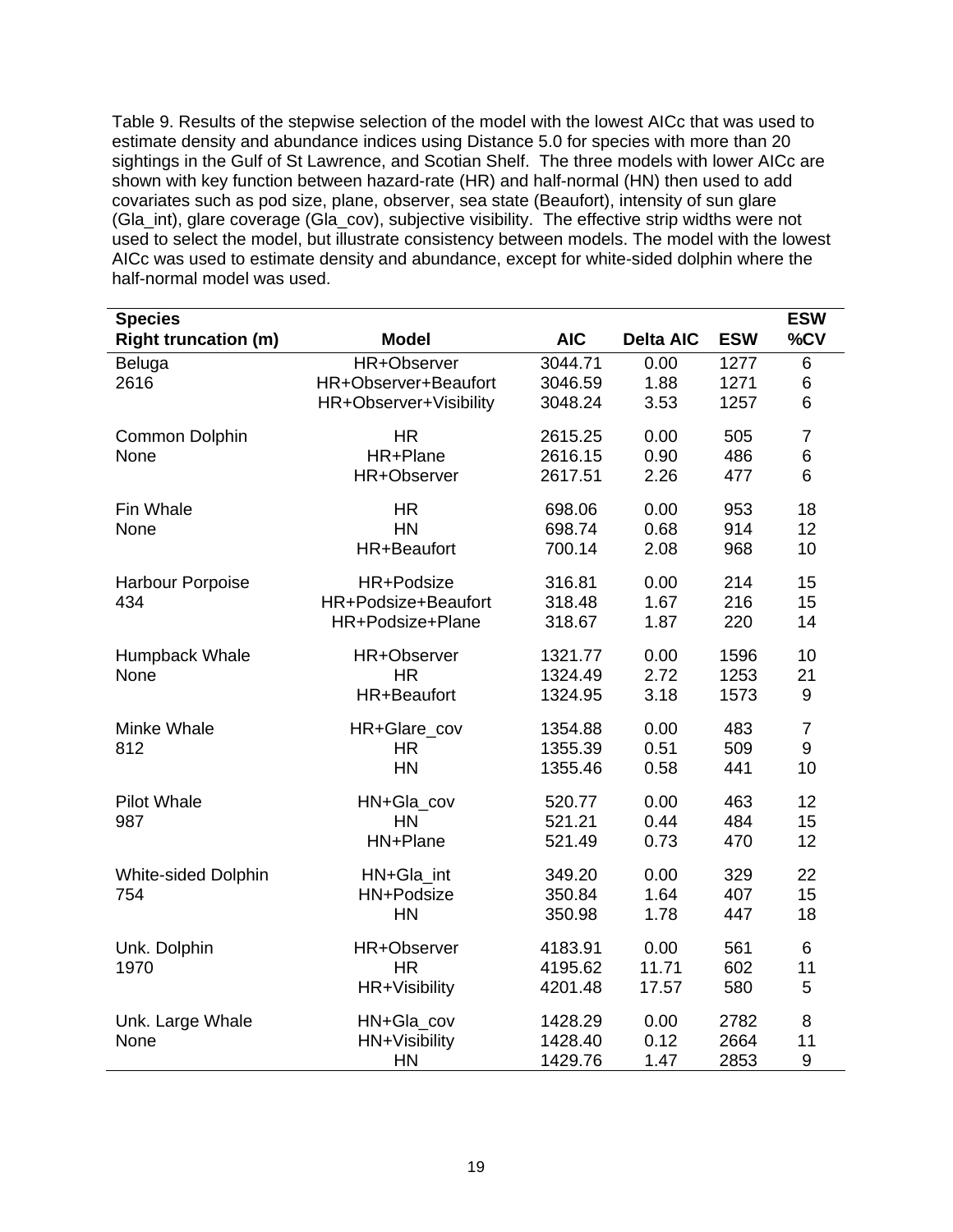Table 10. Estimated indices of density of cluster (DS), density of individuals (D) and abundance (N) using the model selected with the stepwise procedure for species with more than 20 sightings for the combined Gulf of St. Lawrence and Scotian Shelf blocks.

| <b>Species</b>                | <b>DS</b> | D      | N      | %CV | 95% CI        |
|-------------------------------|-----------|--------|--------|-----|---------------|
| Minke Whale <sup>b</sup>      | 0.0046    | 0.0047 | 1,927  | 21  | 1,196-2,799   |
| Fin Whale                     | 0.0011    | 0.0011 | 462    | 28  | 270-791       |
| Pilot Whale <sup>b</sup>      | 0.0019    | 0.0148 | 6.134  | 32  | 2,774-10,573  |
| Harbour Porpoise <sup>b</sup> | 0.0029    | 0.0088 | 3,667  | 35  | 1,565-6,566   |
| Humpback Whale <sup>b</sup>   | 0.0013    | 0.0016 | 653    | 26  | 385-1,032     |
| Common Dolphin                | 0.0086    | 0.1280 | 53,049 | 21  | 34,865-80,717 |
| <b>White-sided Dolphin</b>    | 0.0014    | 0.0104 | 4,289  | 49  | 1,713-10,741  |
| Unk. Dolphin <sup>b</sup>     | 0.0109    | 0.0825 | 34,186 | 36  | 20,458-57,114 |
| Unk, Large Whale              | 0.0007    | 0.0008 | 346    | 21  | 222-495       |
| Beluga <sup>b</sup>           | 0.0011    | 0.0022 | 907    | 31  | 509-1,583     |

<sup>b</sup> Estimates using covariates were obtained from bootstrapping (n=999).

Table 11. Estimated total abundance (N) and 95% confidence intervals for species with more than 20 sightings in the Canadian TNASS survey. The number of animals, if any, for those strata with less than 20 sightings for a single species, were added to the appropriate estimated abundance values from strata where there were sufficient samples.

| <b>Species</b>             | N      | 95% CI          |
|----------------------------|--------|-----------------|
| Minke Whale                | 3,242  | 2,051-4,845     |
| Fin Whale                  | 1,352  | 821-2,226       |
| <b>Humpback Whale</b>      | 2,080  | 1,337-3,172     |
| Pilot Whale                | 6,134  | 2,774-10,573    |
| <b>White-sided Dolphin</b> | 5,796  | 2,681-13,088    |
| <b>Common Dolphin</b>      | 53,625 | 35, 179-81, 773 |
| White-beaked Dolphin       | 1,842  | 1,188-2,854     |
| <b>Harbour Porpoise</b>    | 4,862  | 2,204-8,801     |
| Unknown Dolphin            | 34,462 | 20,560-57,862   |
| Beluga <sup>a</sup>        | 907    | 509-1,583       |

<sup>a</sup> Estimates using covariates from bootstrap (n=999).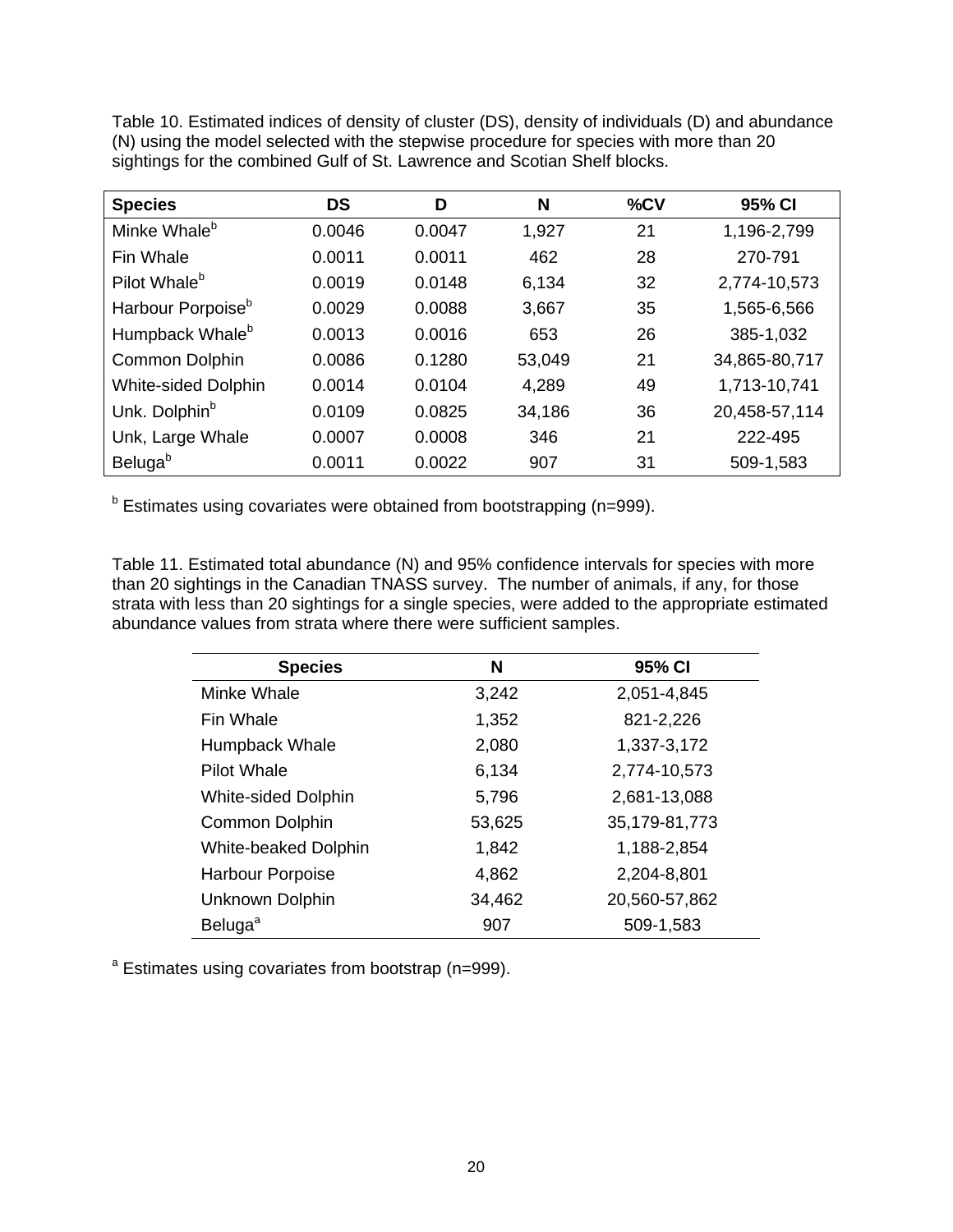

Figure 1. Aerial survey effort. Newfoundland and Labrador (yellow, light green, and light grey), Cape Breton (purple), Scotian Shelf (pink), and Gulf (light blue) blocks. Marine megafauna sightings made during the Canadian aerial survey effort are indicated with blue circles (Newfoundland and Labrador) and red squares (Cape Breton, Scotian Shelf, and Gulf). The darker green survey block in the Bay of Fundy was flown by NOAA; sightings collected during the NOAA survey are indicated with purple triangles.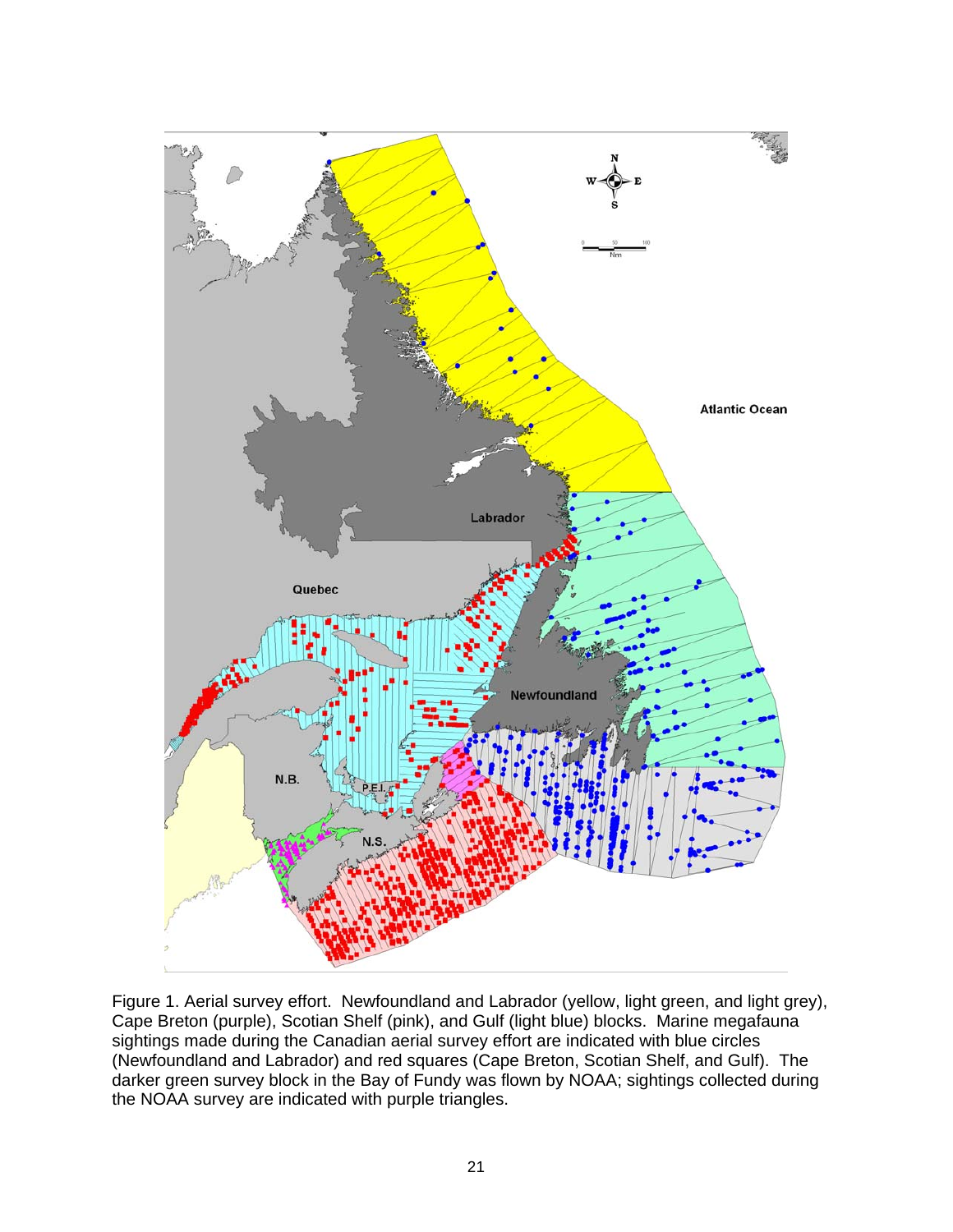

Figure 2. Stratification of the Gulf of St. Lawrence and Scotian Shelf areas showing parallel survey lines. The two in-line formation flight comparative transects are also shown on the south coast of Newfoundland.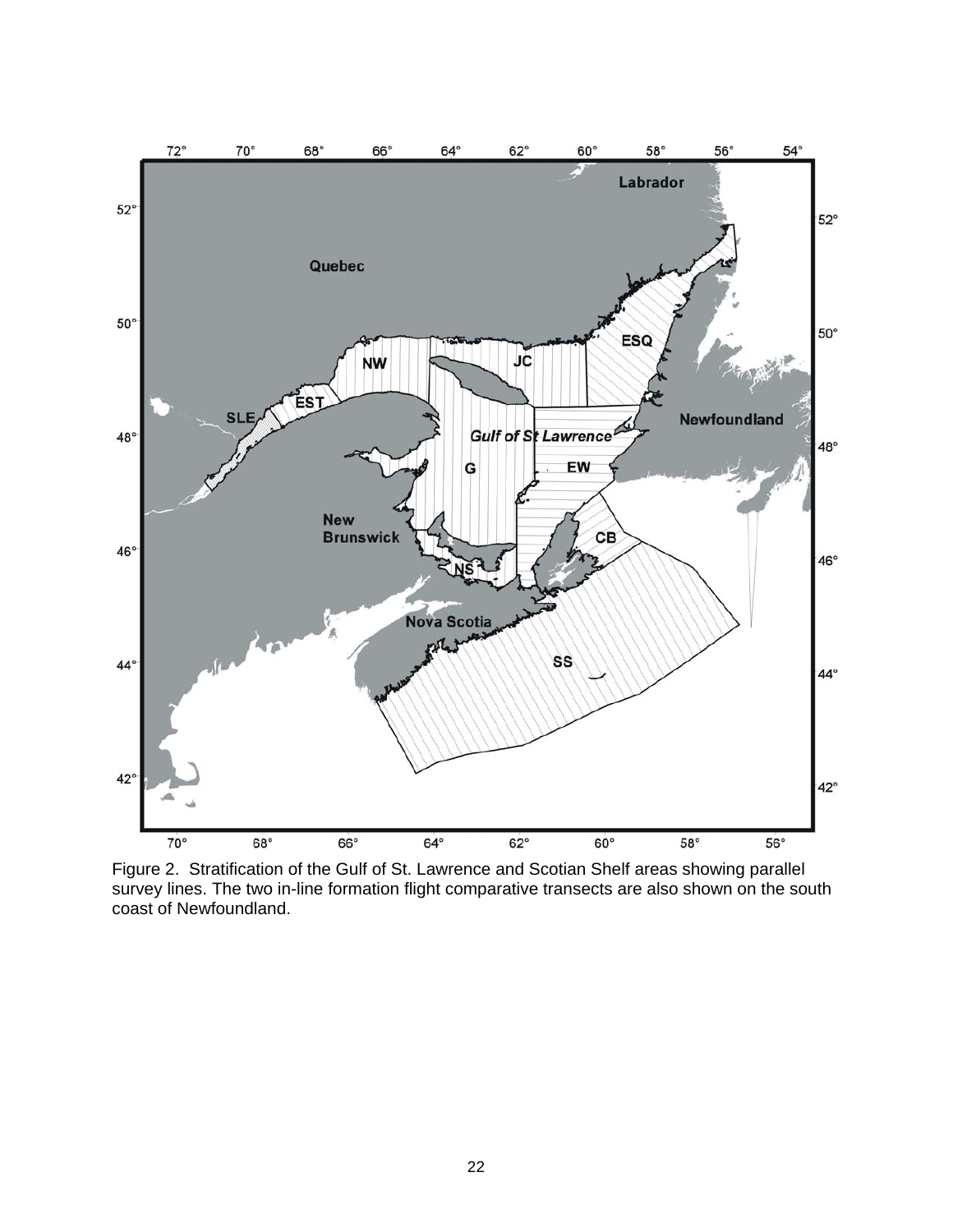Minke Whale (half-normal + flyday + swimdir)



Fin Whale (half normal + cue + flyday + seastate)



Humpback Whale (half normal + swimdir)



Figure 3. Detection curves for the best-fitting model as determined in Distance for minke, humpback, and fin whales in the Newfoundland and Labrador strata. Details of the analysis are presented in the Results section.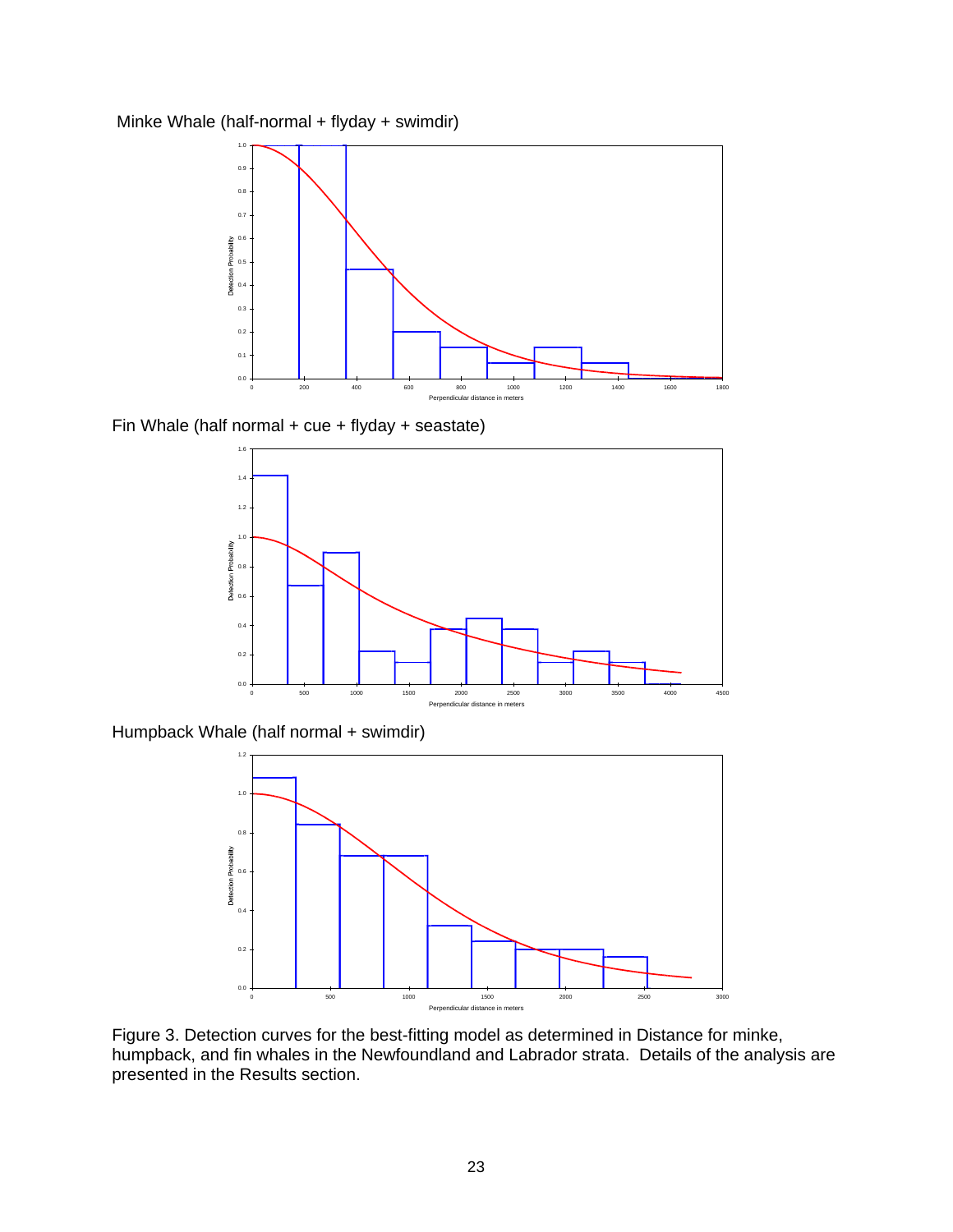Harbour Porpoise (half-normal + swimdir)



White-beaked Dolphins (half-normal + swimdir + observer)



Common Dolphins (half-normal + seastate)



Figure 4. Detection curves for the best-fitting model as determined in Distance for harbour porpoise, white-beaked dolphins, and common dolphins in the Newfoundland and Labrador strata. Details of the analysis are presented in the Results section.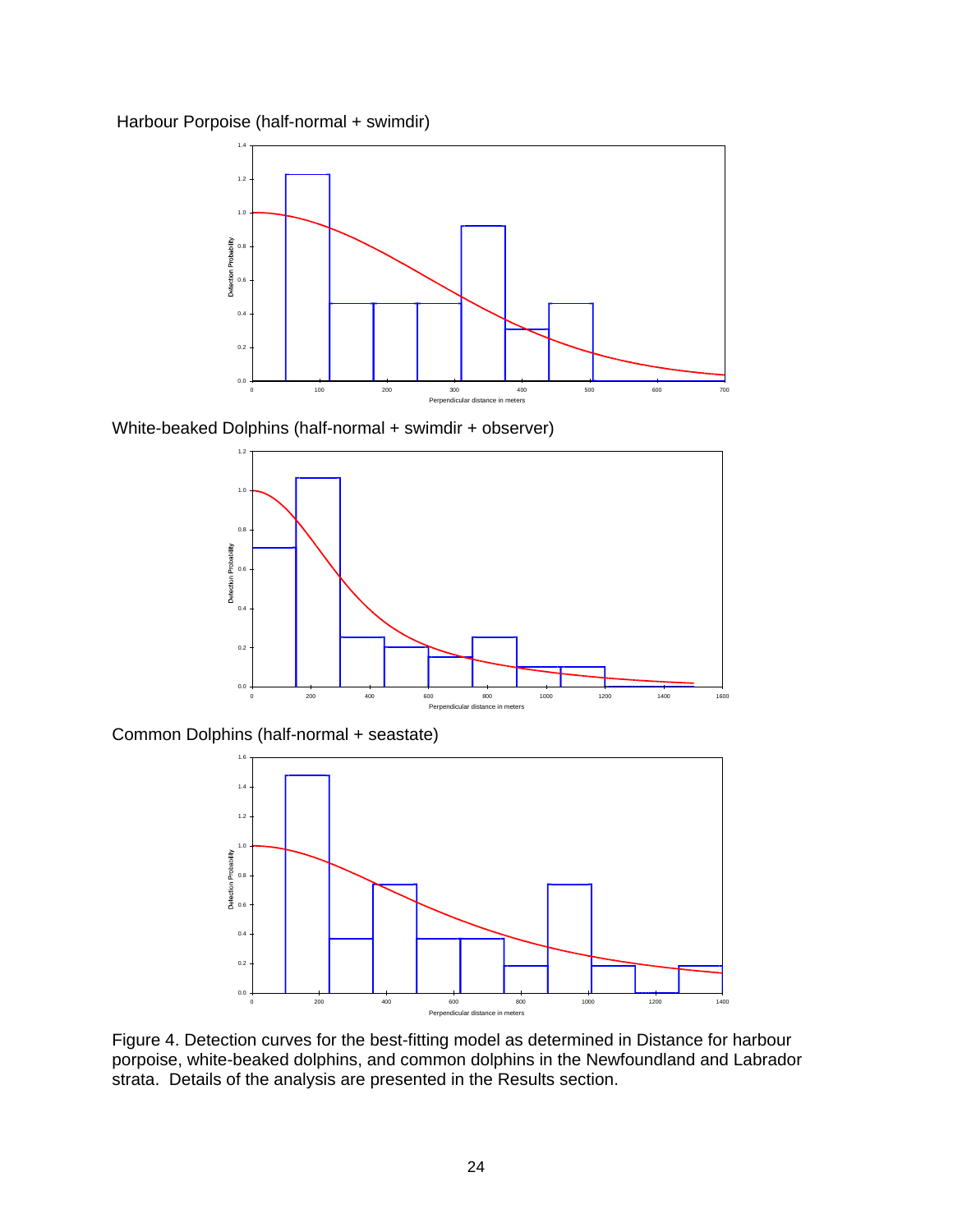Minke Whale - Hazard-rate **Fin Whale - Hazard-rate**  $(n=104;$  right truncation = 812m)

0.0 0.2 0.4 0.6 0.8 1.0 1.2

Detection Probability

0 100 200 300 400 500 600 700 800 900 1000 Perpendicular distance in meters



Figure 5. Detection curves for the best-fitting model shown in Table 10 as determined in Distance for species with more than 20 sightings in the Gulf and on the Scotian Shelf. When a simple key function with no covariate provided the best fit, a single graphic is shown. When covariates were used, the levels of factor covariates are shown in different graphs. For nonfactor covariates a single graph shows the evaluated detection probability at the 25th, 50th and 75th percentile of the covariate.

0.0

0 50 100 150 200 250 300 350 400 450 Perpendicular distance in meters

0.5

1.0

1.5

Detection Probability

2.0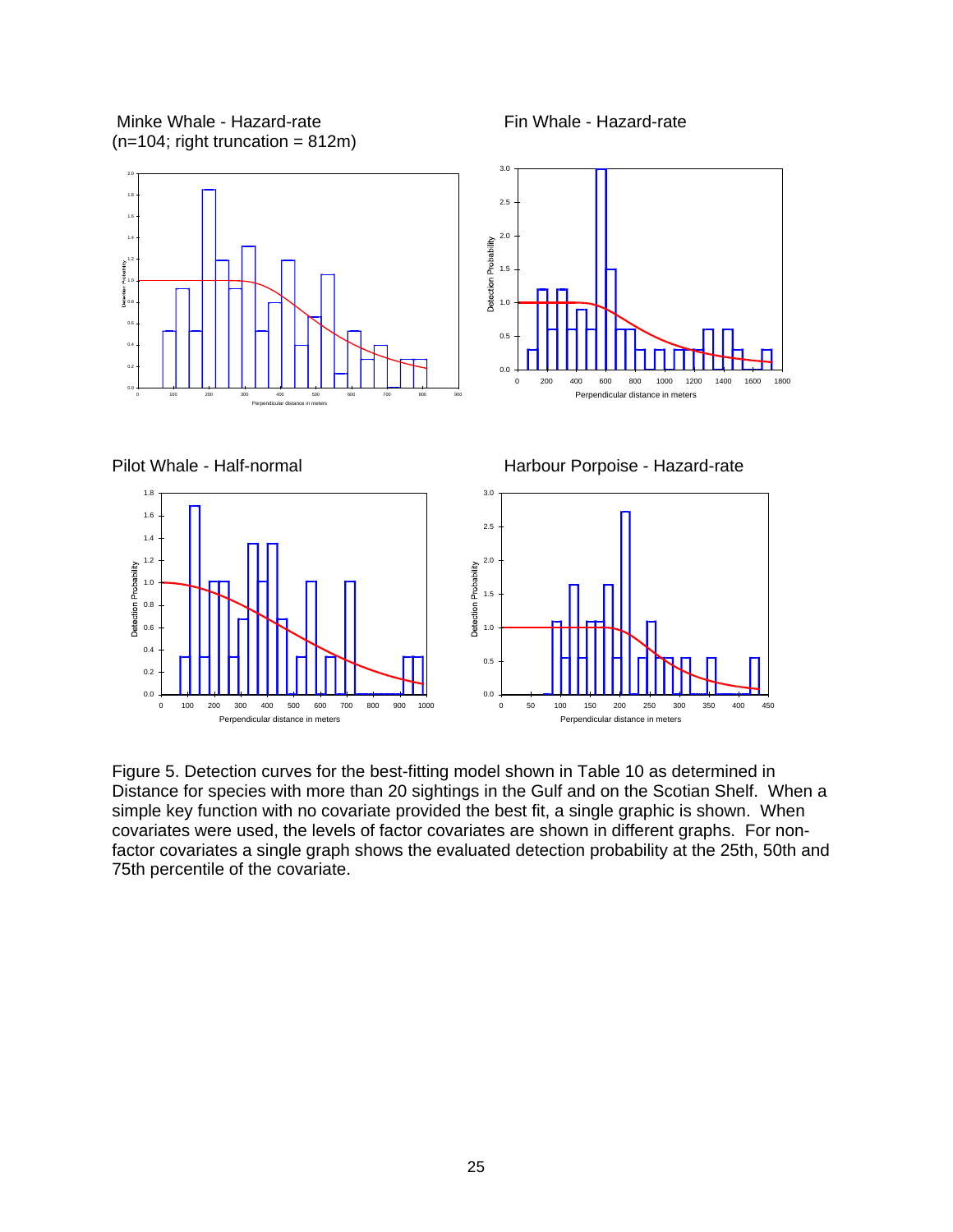Figure 5. Cont'd.

Humpback Whale - Hazard-rate + Observer (factor)



Factor combination 1: OBSERVER=JFG



Factor combination 2: OBSERVER=PC



#### Factor combination 3: OBSERVER=TDV



Factor combination 4: OBSERVER=YM

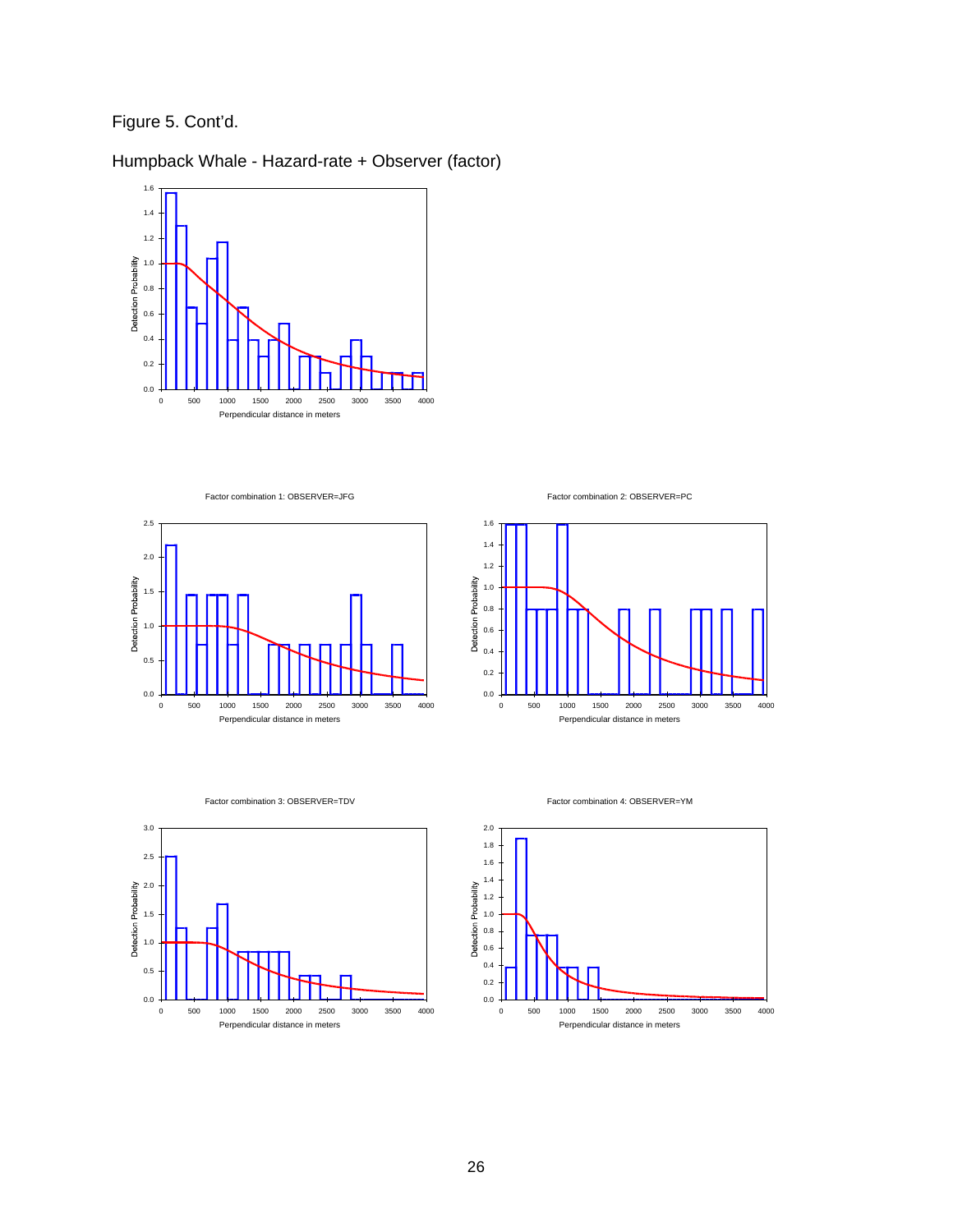Figure 5. Cont'd.



Beluga - Hazard-rate+Observer (factor)

Factor combination 1: OBSERVER=JFG









0 500 1000 1500 2000 2500 3000 Perpendicular distance in meters

 $0.0 +$ 

Factor combination 3: OBSERVER=TDV

Factor combination 4: OBSERVER=YM